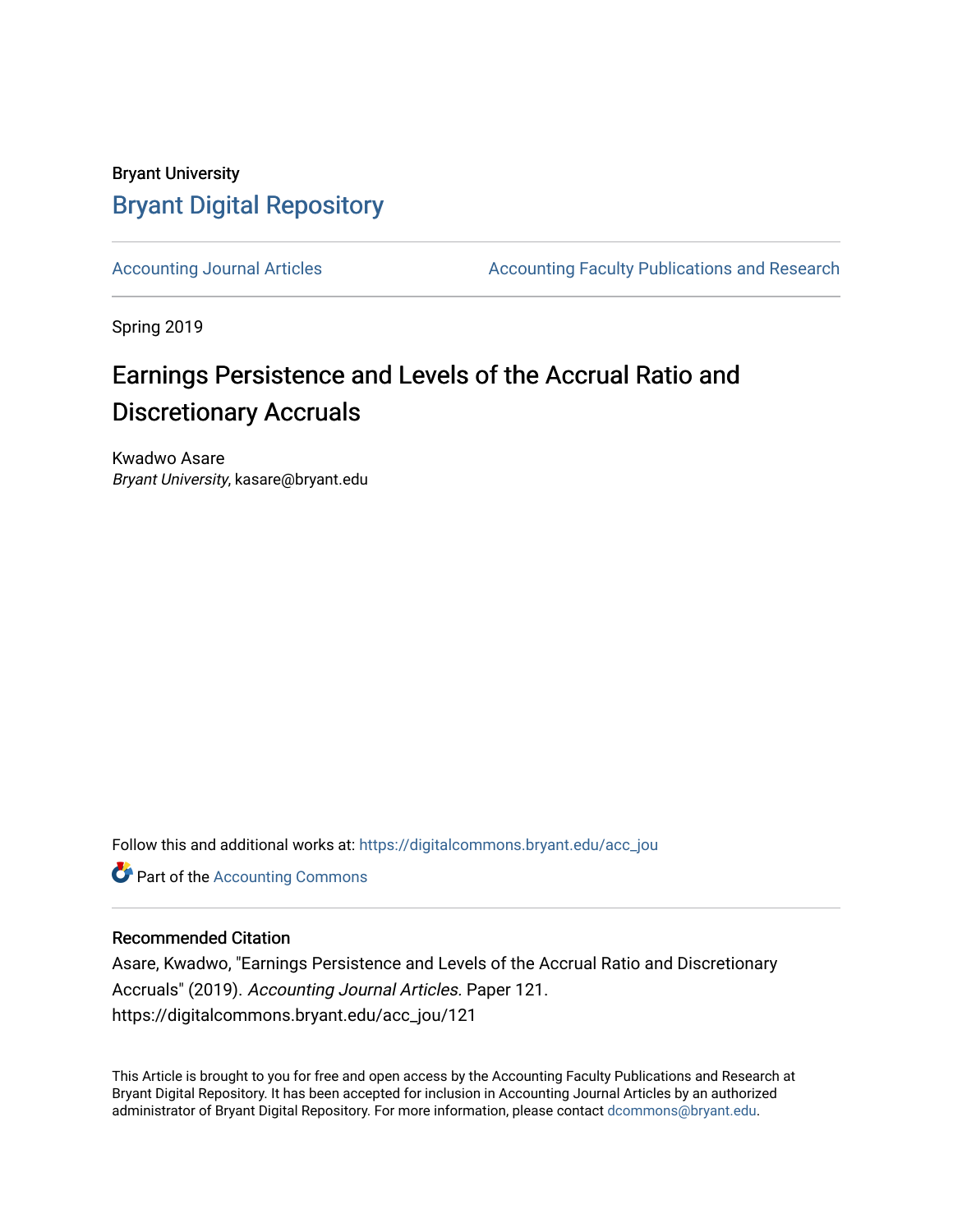## **EARNINGS PERSISTENCE AND LEVELS OF THE ACCRUAL RATIO AND DISCRETIONARY ACCRUALS**

Kwadwo Asare, Bryant University

## **ABSTRACT**

This paper evaluates how persistent earnings and its accrual and cash flow components are conditional on the modified Jones Model discretionary accruals and the accrual ratio. Consistent with prior research cash flows are more persistent than both earnings and the accruals component of earnings. While the difference in persistence of the extreme deciles of Discretionary Accruals are not very large, those of the Accrual Ratio are much larger, suggesting that the Accrual Ratio can be a simple but effective gauge of earnings persistence and can complement Discretionary Accruals as a measure of the persistence dimension of earnings quality.

## **INTRODUCTION**

The accrual ratio is the ratio of the accrual component of earnings scaled by average net operating assets. Since earnings backed by cash are deemed more sustainable than those backed by accruals, larger accrual ratios denote lower quality earnings (e.g., CFA Institute, 2018). While discretionary accruals as a measure of earnings quality has been extensively studied in the accounting literature (some popular examples include Sloan 1996, Dechow & Dichev 2002, Collins et al., 2003, Graham et al. 2005, and Dichev et al, 2013), the accrual ratio, favored by analysts and other investment practitioners, has been less examined in the accounting literature<sup>1</sup>.

The accounting and investing professions have long been buffeted by how best to gauge the quality of a publicly traded firm's earnings. The academic profession has relied largely on measures of "discretionary accruals", gauges of accruals that are beyond the norm given a firm's operations. But each of those measures is wrought with its own unique limitations (see for example**,** Hribar and Collins 2002, Ball and Shavikumar 2006, Owens et al., 2017.)

Furthermore, as business models have changed in an increasingly global world, the relation between accruals and cash flows have declined (Bushman et al., 2016). This trend potentially reduces the descriptive power of discretionary accrual models based largely on working capital accruals. Leuz and Wysocki (2016) emphasize the importance of evaluating alternative means of gauging earnings and disclosure. While the Accrual Ratio may not have the statistical sophistication of discretionary accrual models, it is apparent from the CFA Institute and CFA exam review materials that the Accrual Ratio is an important practitioner tool for gauging earnings quality. The CFA Institute review materials for the CFA exams emphasize the importance of assessing earnings quality generally and the importance of the accrual ratio as a measure of the quality of earnings (CFA Institute, 2018)**.**

Both academic and practitioner gauges of earnings management (e.g., the accrual ratio and discretionary accruals respectively) are measured with error because managed earnings are unobservable. Given the imperfection in both measures, each measure can complement the other to help investors improve their evaluation of earnings quality.

This study is important for several reasons. First, discretionary accruals are not as easy to estimate as the accrual ratio, making it less accessible to the larger investment community including even sophisticated market participants like analysts. For example, analysts would not only require access to large data sets of firm financial data but would also have to be well trained in estimating and interpreting economic models like the Jones and Modified Jones Models used to calibrate discretionary accruals. No such access to large data sets and training is required to estimate and interpret the accrual ratio.

 $\overline{\phantom{a}}$ 

<sup>1</sup> For example, a Google search of the term "accrual ratio" yields links to Investopedia, CFA Institute and the CFA exam-related materials. An identical search on Google Scholar yields links to accrual and earnings quality-related studies but none explicitly mentions the Accrual Ratio. Thus, the Accrual Ratio is primarily a practitioner measure. For example, it as the primary measure of earnings quality in review materials for Level II of the CFA series of exams (e.g., CFA Institute 2018).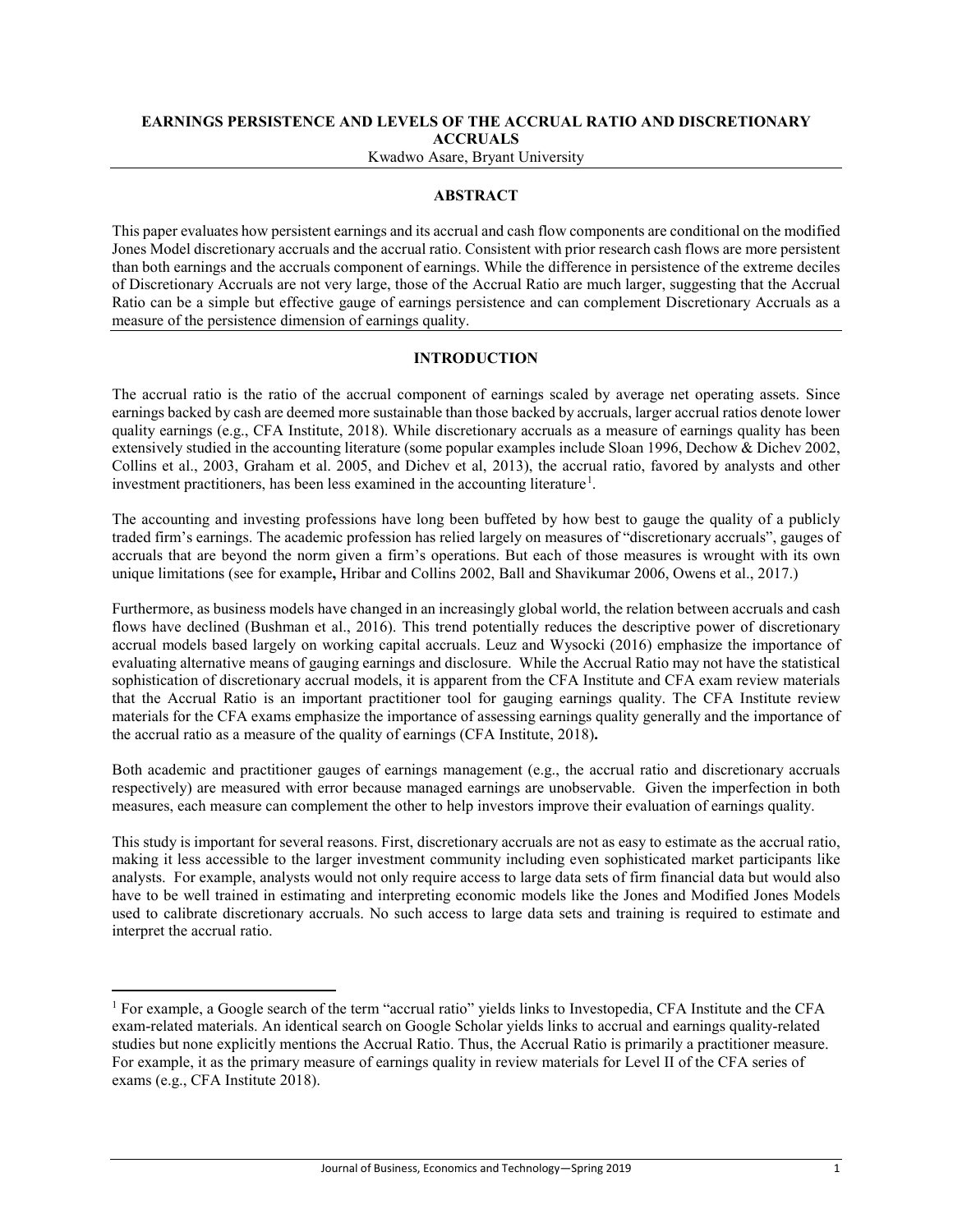Second, the accrual ratio can provide complementary information to academic measures like discretionary accruals (and vice versa), helping refine and improve investment decisions, which in turn helps improve capital allocation in the economy. This paper responds to Leuz & Wysocki's (2016) call for complementary measures of the quality of disclosure. Since accruals that are more difficult to map to cashflows are less transparent (e.g. discretionary accruals), improving gauges of accrual quality contributes to reducing information asymmetry in the capital markets.

Finally, while prior literature has decomposed earnings into accrual and cash flow components to gauge their differential persistence and valuation implications (e.g., Sloan, 1996, Fairfield et al. 2004, Richardson et al., 2005), I am unaware of any paper that has explicitly evaluated the Accrual Ratio or compared it to discretionary accruals, the preferred academic measure of earnings quality. Specifically, this is the first paper of which I am aware that compare the properties of earnings based on the levels of these two disparate measures of earnings quality in the context of persistence. While Richardson and Tuna (2008) explore the Accrual Ratio in a chapter of "International Financial Statement Analysis", it is a text of the CFA Institute, focused on training analysts, not a research paper.

In this study, I evaluate the relative informativeness of the two measures – discretionary accruals and the accrual ratio – in the context of persistence. I demarcate my sample into increasing deciles of Discretionary Accruals (measured using two-digit SIC codes) and regress year t earnings and earnings components on year t-1 earnings and earnings components respectively. I run the same regressions for the middle six deciles that serve as a hold out sample for comparison. I estimate identical regressions after demarcating the same sample of firm-years into deciles based on increasing measures of the Accrual Ratio<sup>2</sup>.

I find that cash flows are more persistent than both earnings and accruals, consistent with Sloan (1996). While the difference in persistence between the top and bottom two deciles of Discretionary Accruals is not very large, that between the corresponding Accrual Ratio deciles is much larger. This suggests that the Accrual Ratio may be an overlooked, simple, but effective gauge of earnings quality.  $\chi^2$  tests of the coefficients of the top two and bottom two deciles of the Accrual Ratio and Discretionary Accruals confirm that while there are significant differences in persistence between the top and bottom two deciles of both measures, the difference for the Accrual Ratio is much larger. When earnings are decomposed into their accrual and cash flow components the differences in  $\gamma^2$  statistic between the Accrual Ratio and Discretionary Accrual sorting of the data suggest that virtually all the difference in persistence are driven by differences in persistence of the accrual component of earnings, suggesting that the Accrual Ratio holds incremental complementary information about earnings quality.

The rest of the paper is organized as follows. I present the literature and hypotheses in the next section, the research design and data in Section 3 and the results in Section 4. I discuss the results and conclude in Section 5.

#### **LITERATURE AND HYPOTHESES**

Top gauges of earnings quality in the accounting literature include level of accruals, persistence and smoothness. Persistence, how well an accounting number in year t predicts the same number in year t+1, is an important criterion for evaluating the quality of inputs to equity valuation<sup>3</sup>. Examples of such studies include Sloan (1996), Finger (1994), Xie (2001), and more recently, Richardson et al., (2006) and Allen et al., 2013. The idea behind using persistence as an earnings quality gauge is that a more persistent number is more predictable for a longer period into the future, making it a better input to valuation (Dechow et al. 2010).

Accrual accounting helps accounting to match the economic benefits and costs that entities derive from economic events to the periods in which those benefits and related costs occur. However not only are accruals prone to manipulation, especially when management faces pressures to meet earnings targets, but also, economic models that attempt to capture the earnings process face challenges that threaten their reliability. For example, to model the tendency of accruals to reverse and for earnings to map into future cash flows, Dechow & Dichev (2002) propose an accruals model that is a function of past, current, and future cashflows. Dechow & Dichev (2002) restrict their model to working capital accruals and so excludes long-term accruals, while Richardson et al. (2006) find that accruals that are unrelated to sales growth are more easily manipulated and are less persistent. Recently, Bushman et al. (2016)

l

 $2<sup>2</sup>$  I present details of how the Accrual Ratio is calculated in the Appendix.

<sup>&</sup>lt;sup>3</sup> These are primarily earnings and its cash flow and accrual components.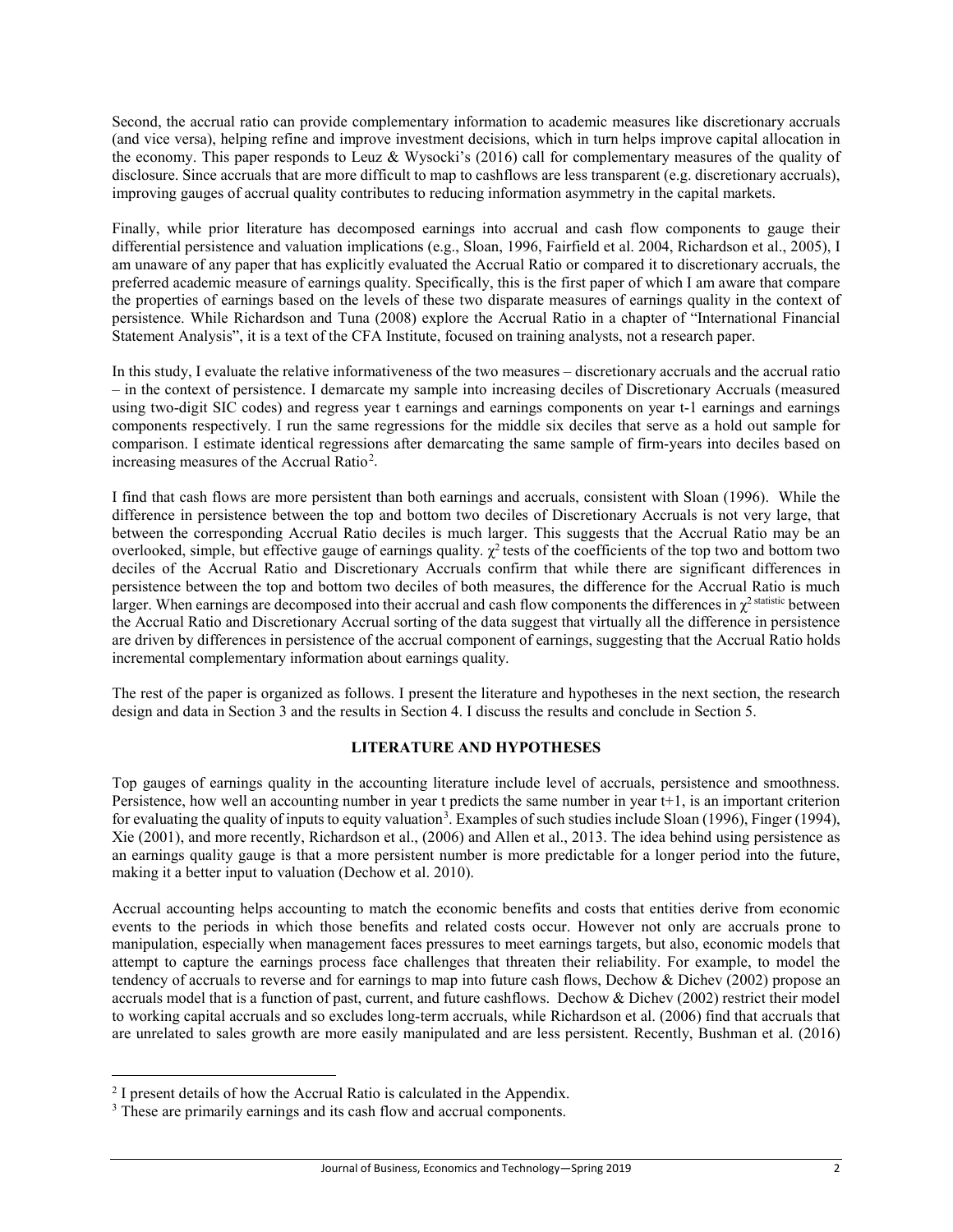have contended that the relationship between accruals and cashflows over the last several decades have declined, making Leuz et al.'s (201bb6) call for alternative measures of earnings quality even more prescient.

Another issue that challenges the validity of models of discretionary accruals is the conditional conservatism of accounting, where losses are recognized in a timely manner, but gains are not (e.g. Ball & Shavikumar 2006). Still, the extent to which losses and gains are differentially recognized in practice as well as the role non-working capital accruals play in accrual quality are relatively less explored.

Similarly, increased mergers and acquisitions introduce random shocks that can distort models of discretionary accruals. For example, Hribar and Collins (2002) document that mergers and acquisition activity that are correlated with the partitioning variable of earnings management can bias empirical results toward presence of earnings management when there is none if accruals are measured from the balance sheet. More recently Owens et al. (2017) make a similar finding that random shocks introduced by mergers, acquisitions and divestitures, for example, make it difficult to refine models of abnormal accruals.

Furthermore, Bushman et al., 2016 reinforce this sentiment of the difficulty of economic models of abnormal accruals capturing the appropriate relation between accruals and cash flows by documenting that the explanatory power  $(R^2)$ of regressing accruals on cash flows have declined from about 90% in the 1960s to about 20% in recent years. Similarly,  $R^2$  of regressing changes in accruals on changes in cash flows have declined from about 70% in the 1960s to about zero in recent years.

Given the challenges of capturing accurately the economic relation between accruals and cash to gauge managed versus unmanaged accruals, an alternative measure of earnings quality is more likely to complement existing models of earnings quality.

Furthermore, since the Discretionary Accruals has been documented as being exploited by institutional investors (Collins et al., 2003), it is more likely that the Accrual Ratio, a less popular measure, would be a stronger differentiator of earnings quality.

This study extends the earnings quality literature by evaluating the relative information content of discretionary accruals and the accrual ratio by demonstrating that the accrual ratio can be a complement to discretionary accruals when measuring the quality of earnings. The paper's hypothesis reflects this.

**H:** The Accrual Ratio is a stronger distinguisher of earnings quality as measured by persistence than is Discretionary Accruals.

## **RESEARCH DESIGN AND DATA**

I obtain company accounting information from Compustat. I require each firm to have sufficient data to calculate discretionary accruals based on the Modified Jones Model (Jones 1991, Dechow et al., 1995), the Accrual Ratio, and related control variables. I require at least nine observations per two-digit SIC code to be included in the discretionary accrual estimation. Customarily, I exclude the highly regulated financial and utility industries. The final sample has 62,298 firm-year observations spanning 1988 to 20144 . I sort the data into deciles of discretionary accruals estimated based on two-digit SIC codes as well as on accrual ratios<sup>5</sup>.

#### **Choice of Accrual Measure**

 $\overline{\phantom{a}}$ 

I use the Modified Jones Model Discretionary Accruals for two reasons. First, though Dechow & Dichev (2002) improve the  $R^2$  of prior discretionary accrual measures by mapping accruals into past, current and future cash flows, their measure is unsigned and excludes long term accruals such as those linked to Property Plant and Equipment (PPE).

<sup>4</sup> While I attempt to include as much firm years in my analysis as possible, only data through 2014 was available in all the databases I used when the foundational analysis was done.

<sup>&</sup>lt;sup>5</sup> The data are sorted cross-sectionally. That is, the first level of sorting is the accrual measure, the second, is the unique firm identifier, and finally the year.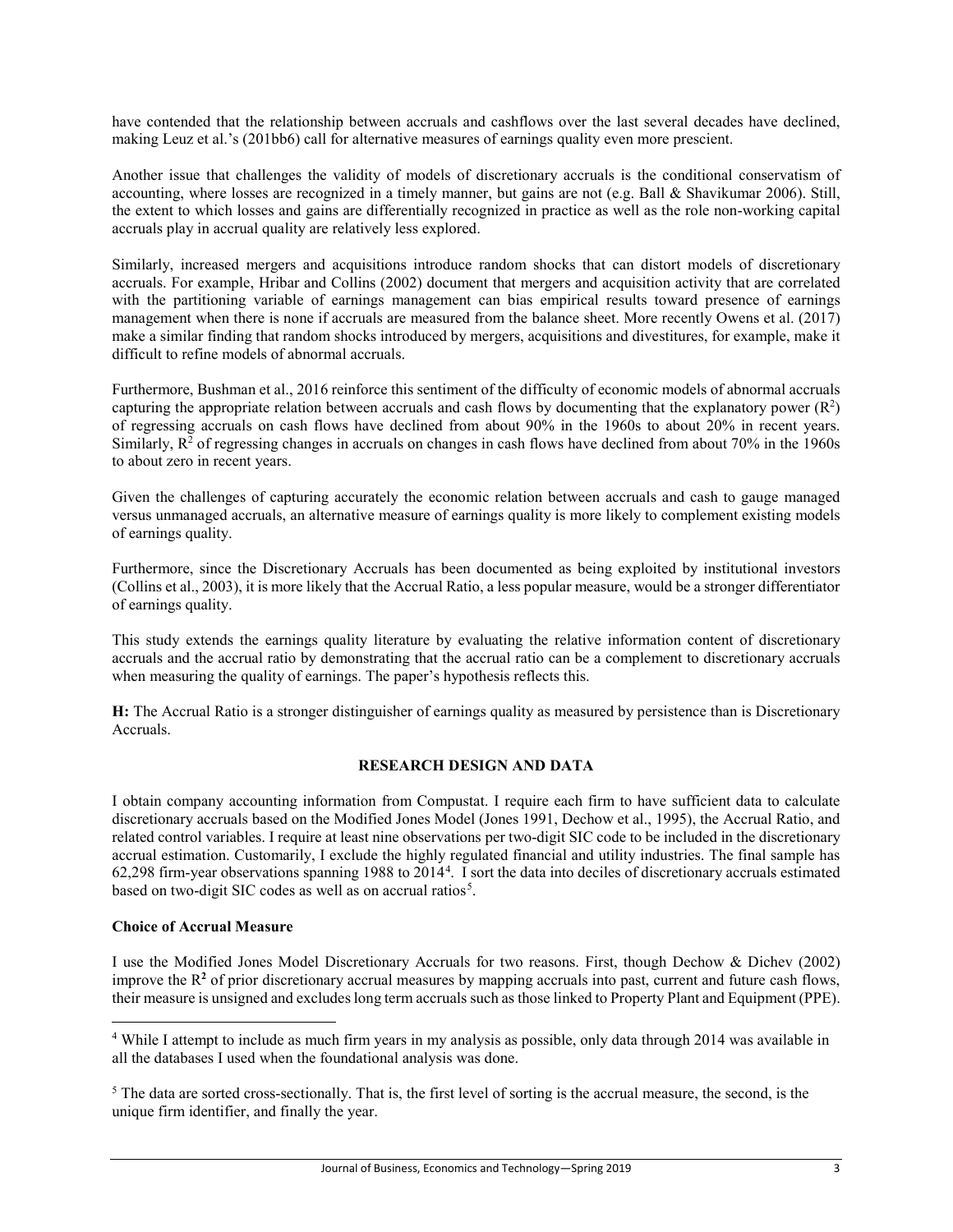Second, according to Dechow et al., (2010), the Kothari et al., (2005) performance-matched Jones Model is more likely to add noise to the abnormal accrual measure as the matched firm's ROA could also be managed.

I evaluate if persistence varies by level of discretionary accruals and the accrual ratio by estimating the following models for the top two, bottom two and middle six deciles of the Accrual Ratio and Discretionary Accruals.

| $ROA_t = \alpha + \beta ROA_{t-1}$                           | (1a) |
|--------------------------------------------------------------|------|
| $ROA_t = \alpha + \beta_1 ACCRUAL_{t-1} + \beta_2 CFO_{t-1}$ | (1b) |
| $\text{ACCRUAL}_t = \alpha + \beta_1 \text{ACCRUAL}_{t-1}$   | (2)  |
| $CFO_t = \alpha + \beta_1 CFO_{t-1}$                         | (3)  |
| Where                                                        |      |
| $CFO_t = Cash Flow$ from Operations for year t,              |      |

 $\text{ACCRUAL}_t = \text{Net Income} - \text{Cash Flow from Operations for year t.}$ 

Both CFO and ACCRUAL are scaled by Average Total Assets and t is a time subscript in years. The definitions of the Accrual Ratio and Discretionary Accruals are in the Appendix .

All regressions are estimated cross-sectionally by firm year and with White-corrected heteroscedasticity-consistent (i.e., robust) standard errors, which should make inferences from them appropriate (Greene, 2003).

#### **RESULTS**

#### **Univariate Statistics**

The data spans a wide spectrum of industries, covering 62 two-digit SIC codes. There is also wide variability in the data and the average size of firms in the data skews small, with average total assets and market value in the \$2.2 billion range, the corresponding standard deviations in the range of \$4.4 billion to \$5 billion reinforces the point of wide variability in the data (Table 1a). I compare the descriptive statistics of the top and bottom two deciles of the Accrual Ratio in Table 1b and those based on Discretionary Accruals in Table 1c.

Unsurprisingly the mean of signed discretionary accruals is much smaller than that of absolute discretionary accruals. Correlations among the primary variables used in the paper are in Table 2. As expected, the correlation between Total Accruals and Accrual Ratio is high, at .34 (p<.05) but that between Discretionary Accruals and the Accrual Ratio, at .07, is low but significant (p<.05). The low correlation suggests that Discretionary Accruals and the Accrual Ratio are likely to be complementary rather than substitutes. While most of the other pairwise correlations are significant, the coefficients tend to be small. To allay any related concerns, I estimate all regressions with White-corrected robust standard errors helping ensure that regression coefficients are unbiased.

These comparisons suggest that the Accrual Ratio likely conveys incremental information beyond that contained in Discretionary Accruals. Table 1b shows that firms with high Accrual Ratios tend to have higher incomes and tend to be larger (Average Total assets of \$1.26 billion versus \$1.17 billion). On the other hand, firms with low Discretionary Accruals tend to earn less income and tend to be larger (\$6.4 billion versus about \$1.8 billion in Average Total Asset) (Table 1c). What is common between both sorts of the data is that in both cases, high accrual firms tend to have higher Z-scores' suggesting they face higher levels of financial distress compared to their low accrual counterparts.

[See Tables 1: a, b and c; and Table 2 at the Appendix]

#### **Multivariate Results**

I first run persistence tests that are not conditioned on the level of accruals. Those results (see Table 3a) show that cash is the more persistent, and accrual-based income the least. Consistent with accruals being designed to smooth out the potential for wide variability in cash flows (e.g., Dechow 1994), net income is a blend of both. Next, I include the deciles of Accrual Ratio and Discretionary Accruals in the earnings persistence model (Table 3b).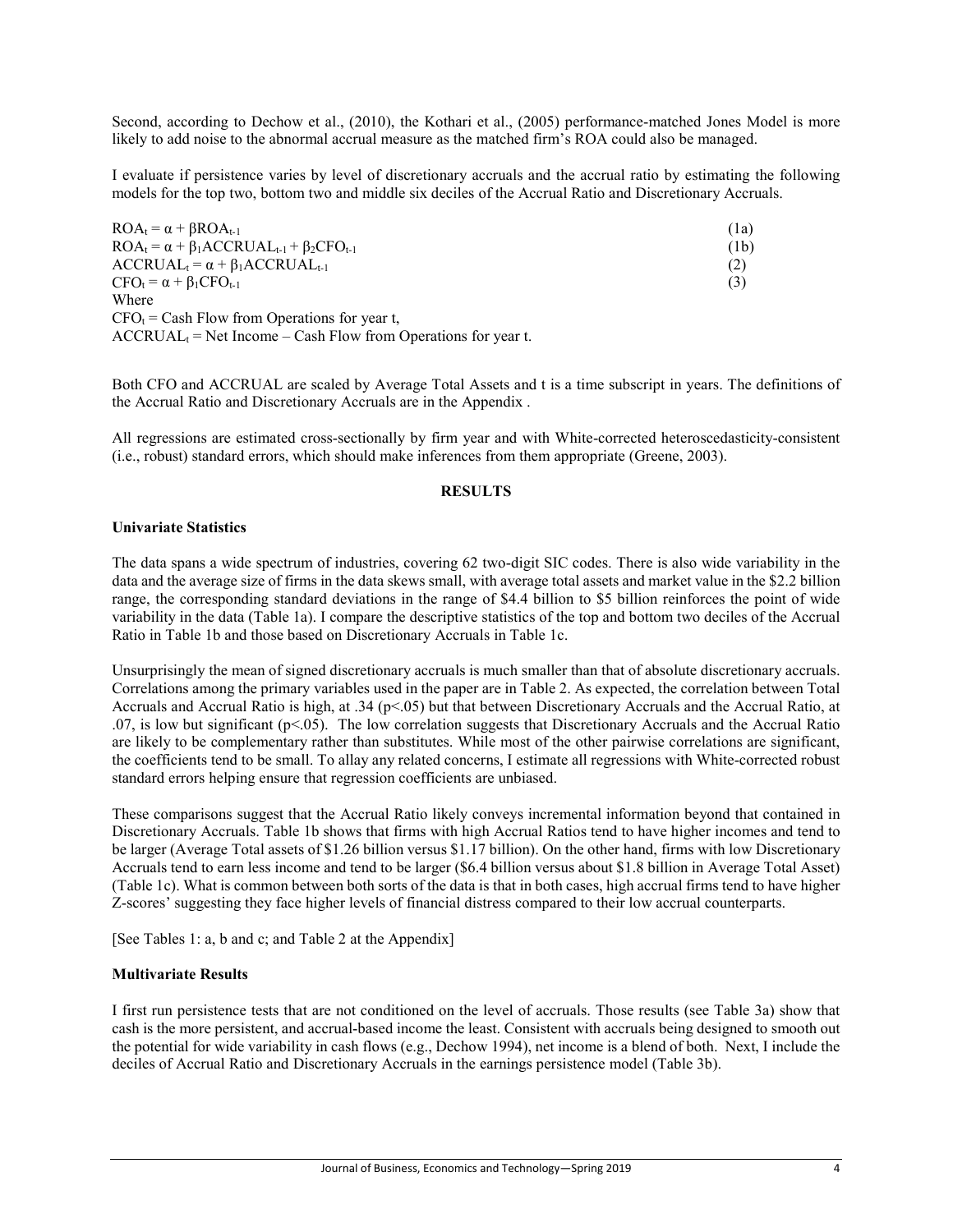The positive coefficients on Accrual Ratio Decile and the interaction of the Accrual Ratio Decile and lagged ROA suggests that firms with large accrual ratios tend to have more persistent income (Column 1, Table 3b). This can be explained by the facts that the Accrual Ratio captures both managed and unmanaged earnings and accruals can be managed to achieve higher persistence. On the other hand, the combined coefficients of Discretionary Accrual Decile and the interaction of lagged ROA and Discretionary Accrual Decile is negative, suggesting that lower discretionary accruals tend to be associated with incrementally higher persistence (Column, 2, Table 3b). This result is consistent with Discretionary Accruals being designed to capture only managed earnings, albeit with some error.

When earnings are decomposed into their accrual and cash flow components, higher levels of accruals are associated with incrementally lower persistence (columns 3, 4 and 5, Table 3b) but the results for cash flows (last two columns, Table 3b) are consistent with the results for overall net income (ROA). That is high Accrual Ratios are associated with incrementally higher persistence while high discretionary accruals are associated with incrementally lower persistence. In the next two sub-sections, I evaluate persistence of income and income components after sorting the data by the levels of Accrual Ratio and Discretionary Accrual respectively.

[See Tables 3a and 3b at the Appendix]

## **Persistence based on Accrual Ratio Sorting**

Persistence tests of the bottom two deciles of Accrual Ratio are in Table 4a, the middle six in Table 4b, and the top two in Table 4c. The persistence of earnings (ROA) increases as Accrual Ratio increases (Column 1, tables 4a, b and c) -- .599, .639 and .841 respectively. When earnings are decomposed into their accrual and cash flow components (Column 2 tables 4a, b and c), the monotonic increase in earnings persists in both the accrual and cash flow components. The accrual components are .314, .454, and .495 respectively while the cash flow components are .821, .822, and 1.022. This confirms the results from the Table 3b: the increasing persistence of earnings and its components as accrual ratio increases reflects that the Accrual Ratio captures both managed and unmanaged earnings and that earnings can be managed to achieve high persistence.

When the persistence of the accrual and cash flow components of earnings are estimated separately (Column 3 of Tables 4a, b, and c), the persistence of accrual increases monotonically in Accrual Ratio from bottom two to top two deciles -.129, .222. and.348 while cash flows persist at the rates of .814, .747, and .864 from bottom two through middle 6 to top two deciles of the Accrual Ratio.

[See Table 4a, b, c at the Appendix]

## **Persistence based on Discretionary Accrual Sorting**

The bottom two deciles of Discretionary Accruals are in Table 5a, the middle six in Table 5b, and the top two in Table 5c. Earnings (i.e., ROA), persists at the rates of .753. .759 and .648 from the lowest to the top deciles of Discretionary Accruals (Column 1 of Tables 4a, b and c). When earnings are decomposed into their accrual and cash flow components, accruals persist at the rates of .602, .449 and .510 while the persistence of cash flows decline monotonically from 1.112 for the bottom two deciles, through .956 for the middle six deciles to .824 for the top two deciles (Colum 2 of Tables 5a, b, and c).

When the persistence of the accrual and cash flow components of earnings are estimated separately (Column 3 of tables 5a, b, and c), there does not appear to be any systematic pattern in persistence of both accrual and cash flow from bottom two to top two deciles of Discretionary Accruals. Accruals persist at the rates of .389, .232, and .302 while cash flows persist at the rates of .678, .830 and .785.

[See Table 5a, b, and c at the Appendix]

#### **Test of difference in persistence of earnings and earnings components of top and bottom two deciles of Accrual Ratio and Discretionary Accruals**

It is estimated that Seemingly Unrelated Regressions (SUR) of the persistence models to evaluate the differences between top and bottom deciles of the two measures of earnings quality. The test statistic for the null hypothesis that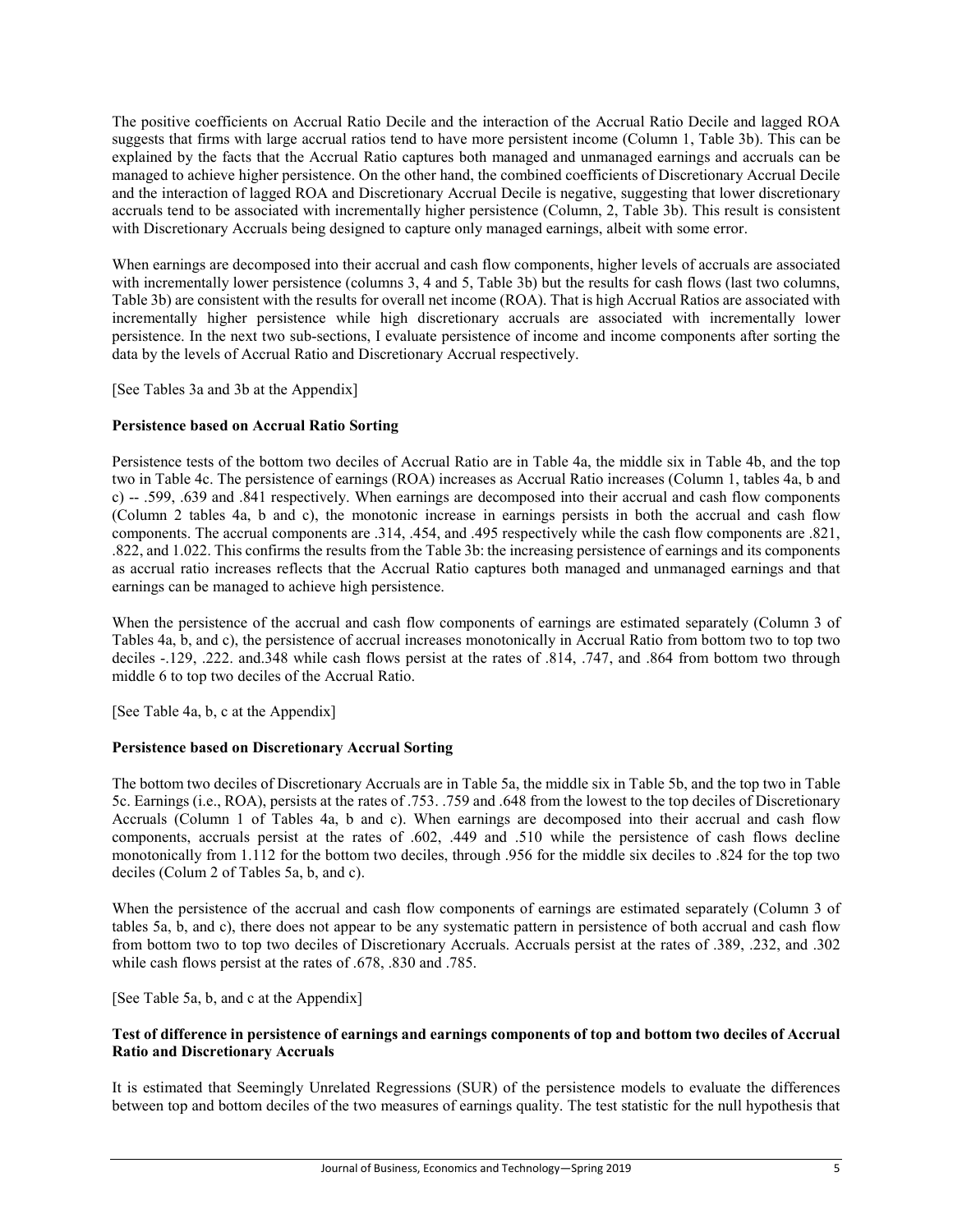$\beta_{\text{TOP2}} - \beta_{\text{BOTOM2}} = 0$  follows a  $\chi^2$  distribution with 1 degree of freedom. As Table 6 shows, almost all coefficients show significant differences between the top two and bottom two deciles but those based on the Accrual Ratio sorting display much larger differences (evidenced by the larger test statistics and significance levels). When earnings are decomposed into their accrual and cash flow components the differences in  $\chi^2$  statistics between the Accrual Ratio and Discretionary Accrual sortings of the data suggest that virtually all the difference in persistence are driven by differences in persistence of the accrual component of earnings (compare statistics in Panel A to those of Panel B of Table 6). These results suggest that the Accrual Ratio bears incremental information that can complement Discretionary Accruals to help investors evaluate earnings quality more rigorously in their investment decisions.

#### [See Table 6 at the Appendix]

Collectively these results suggest that the Accrual Ratio holds information content incremental to Discretionary Accruals. Importantly firms with low accrual ratios tend to have lower earnings persistence than firms with higher Accrual Ratios. The higher persistence of earnings and the accrual component of earnings of high Accrual Ratio firms reaffirms that accruals can be used to achieve higher earnings persistence. The smaller differences found for bottom and top two deciles of Discretionary Accruals may be a result of sophisticated investors' attempts to arbitrage on the accrual anomaly since the publication of Sloan (1996) (Collins et al., 2003). This in turn makes the case for using the Accrual Ratio as a complementary measure of earnings quality.

## **DISCUSSION AND CONCLUSION**

In both sorts of the data, the cash flow component of income is the most persistent and income itself is more persistent than accruals as it is a combination of cash flows and accruals. However, whereas the Accrual Ratio sort shows a monotonic increase in persistence as the ratio increases, the opposite is the case for the Discretionary Accrual sort, though the persistence of income increases slightly in the middle deciles. Also, the difference in persistence between the top and bottom two deciles of the Discretionary Accrual sort is not very large. Again, this partly reflects the effect of arbitragers. Still, the larger differences between the top and bottom two deciles of Accrual Ratio in the persistence regressions suggest that the Accrual Ratio can provide information that can complement Discretionary Accruals as an earnings quality gauge.

Recent research on earnings management has documented that to circumvent being "caught" top management is structuring real economic transactions to achieve specific near-term earnings goals (e.g., Graham et al., 2005, Dichev et al. 2013). This may be contributing to the higher persistence of firms with high Accrual Ratios. Future research can explore the extent to which real transaction designed to achieve specific earnings goals map into the Accrual Ratio and Discretionary Accruals respectively. The challenge is identifying which transactions were motivated by earnings management. Since the research that have identified real earnings management have largely been achieved through surveys, using the survey approach can help researchers to understand better the timing and types of such transactions as a first step to the mapping to the gauges of earnings quality.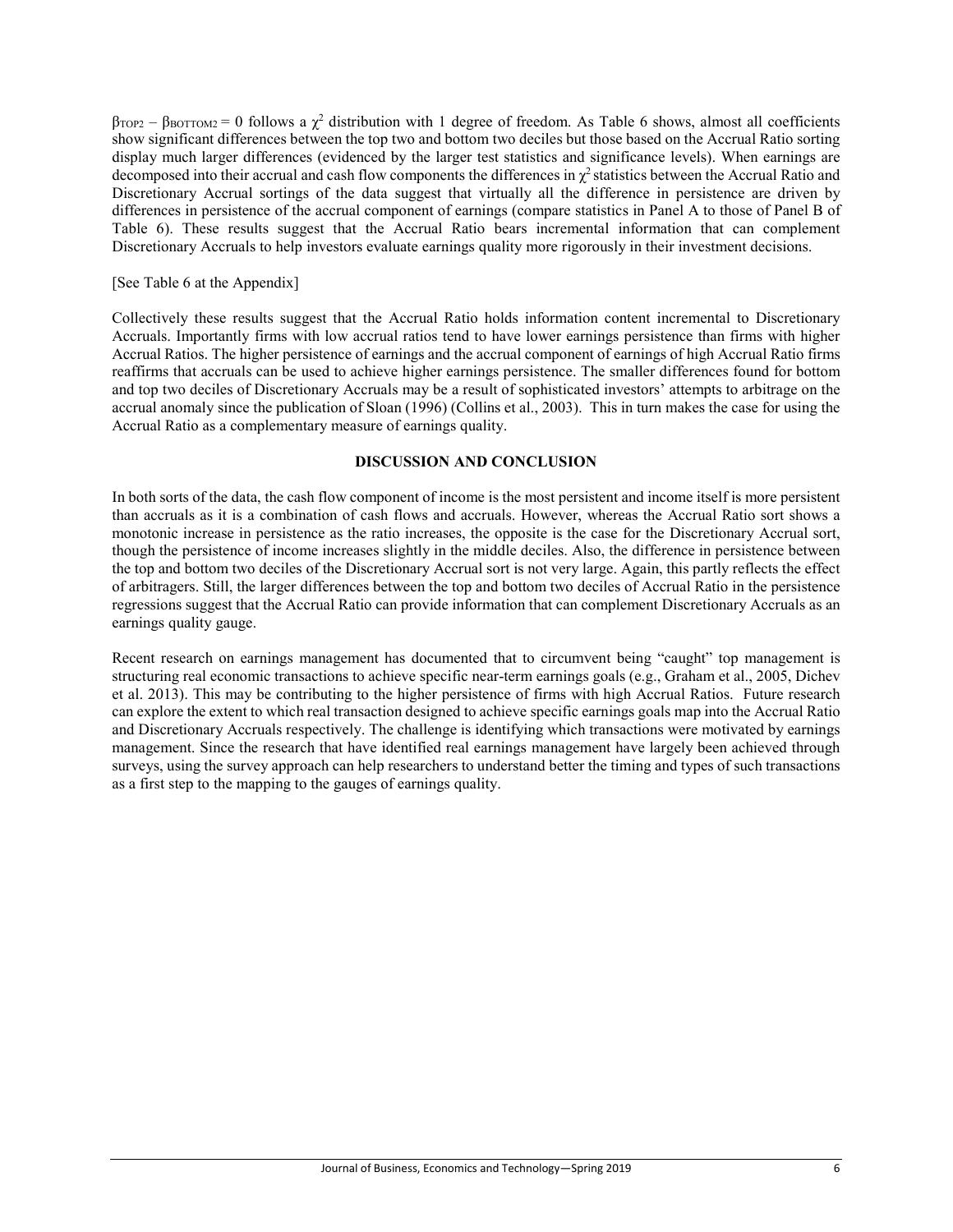#### **REFERENCES**

- Allen, E.J., Larson, C.R. and Sloan, R.G. (2013). Accrual reversals, earnings and stock returns. *Journal of Accounting and Economics*, *56*(1), 113-129.
- Ball, R., and L. Shivakumar. (2006). The role of accruals in asymmetrically timely gain and loss recognition. *Journal of Accounting Research*, *44*, 207–242.
- Collins, D., Gong, G., Hribar, P. (2003). Investor sophistication and the mispricing of accruals. *Review of Accounting Studies 8*, 251–276.
- CFA Institute. (2018). CFA program curriculum, financial reporting and analysis, level II, Book 2, 293-300.
- Dechow, P. M. (1994). Accounting earnings and cash flows as measures of firm performance: The role of accounting accruals. *Journal of Accounting and Economics*, 1994, *18*(1), 3-42
- Dechow, P. M., and C. M. Schrand. (2004). Earnings quality. *Research Foundation of the CFA Institute*, 1-152.
- Dechow, P. M., and I. D. Dichev. (2002). The quality of accruals and earnings: The role of accrual estimation errors. *Accounting Review*, *77* (Supplement), 35–59.
- Dechow, P., Sloan, R., Sweeney, A., (1995). Detecting earnings management. *The Accounting Review 70*, 193–225.
- Dechow, P., W. Ge, and C. Schrand. (2010). Understanding earnings quality: A review of the proxies, their determinants and their consequences. *Journal of Accounting and Economics 50*(2–3), 344-401.
- Dichev, I.D., Graham, J.R., Harvey, C.R. and Rajgopal, S.. (2013). Earnings quality: Evidence from the field. *Journal of Accounting and Economics*, *56*(2-3), 1-33.
- Finger, Catherine A. (1994). The ability of earnings to predict future earnings and cash flows. *Journal of Accounting Research*, *32*(2) (Autumn), 210–223.
- Francis, J. R., I. K. Khurana, and R. Pereira. (2005). Disclosure incentives and effects on cost of capital around the world. *The Accounting Review 80*(4), 1125-1162.
- Greene, W. H. (2003). Econometric Analysis, 5th Edition. Prentice Hall, 198-200.
- Graham, J.R., Harvey, C.R. and Rajgopal, S., (2005). The economic implications of corporate financialreporting. *Journal of Accounting and Economics*, *40*(1-3), 3-73.
- Hribar, P. and Collins, D.W. (2002). Errors in estimating accruals: Implications for empirical research. *Journal of Accounting Research*, *40*(1), 105-134.
- Jones, J., (1991). Earnings management during import relief investigations. *Journal of Accounting Research 29*, 193–228.
- Kothari, S., Leone, A., Wasley, C., (2005). Performance matched discretionary accrual measures. *Journal of Accounting and Economics 39*, 163–197.
- Leuz, C. and P. D. Wysocki. (2016). The economics of disclosure and financial reporting regulation: Evidence and suggestions for future research. *Journal of Accounting Research 54*(2), 525-622.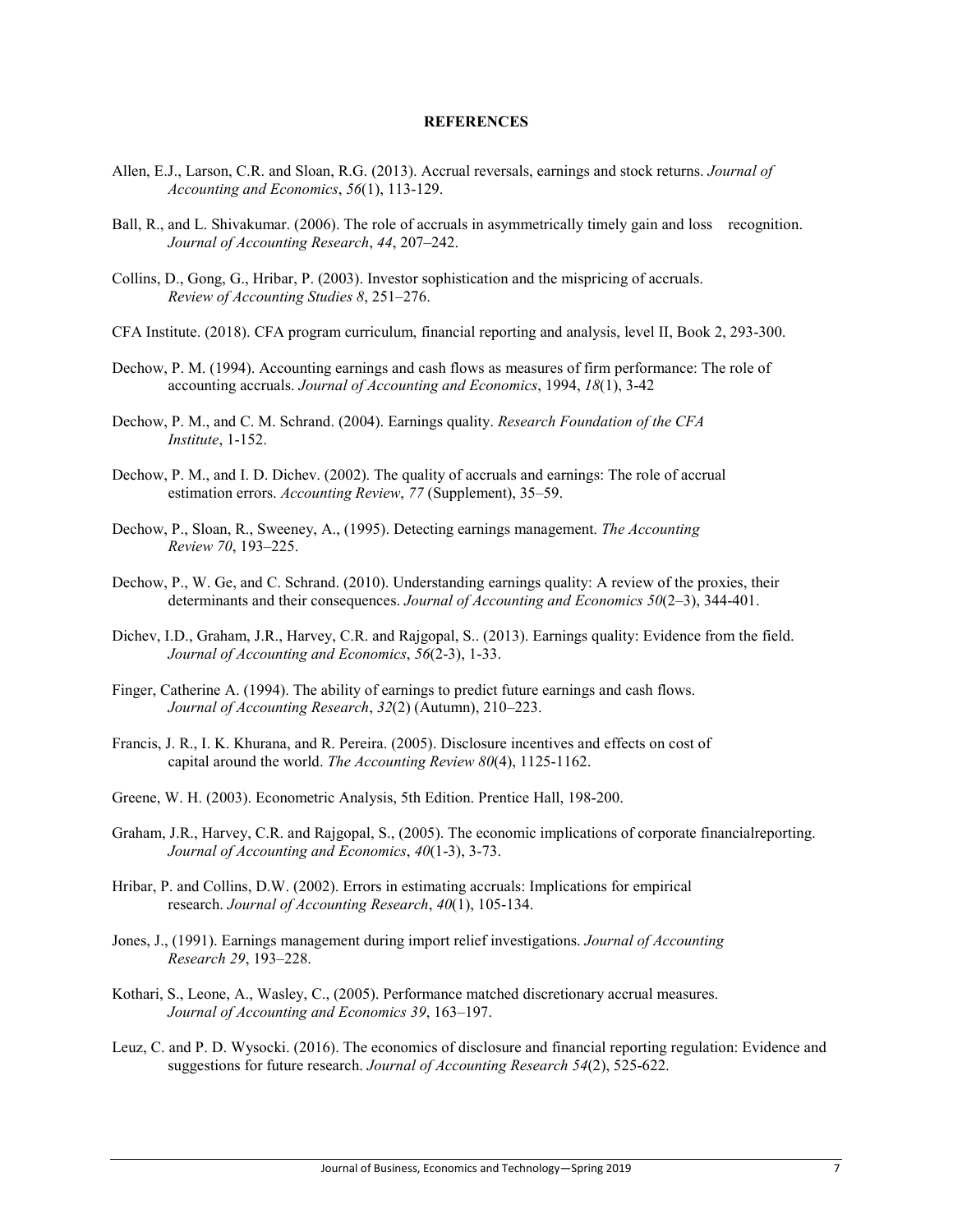- Owens, E., J. Wu, and J. Zimmerman. (2017). Idiosyncratic shocks to firm underlying economic andabnormal accruals. *The Accounting Review, 92*, 183-219.
- Richardson, S. A., R. G. Sloan, M. T. Soliman, and I. Tuna. (2006). The implications of accounting distortions and growth for accruals and profitability. *Accounting Review*, *81*(3), 713-743.
- Sloan, R. G. (1996). Do stock prices fully reflect information in accruals and cash flows about future earnings? *Accounting Review*, *71*(3) (July), 289–315.
- Xie, H., (2001). The mispricing of abnormal accruals. *Accounting Review, 76*, 357–373.
- Zmijewski, M. E. (1984). Methodological issues related to the estimation of financial distress prediction models. *Journal of Accounting Research*, *1984*, 59-82.

**Kwadwo Asare**, Ph.D., teaches managerial and cost accounting related courses at the undergraduate level and Management Control Systems at the graduate level at Bryant University. His research interests focus on areas that intersect managerial and financial accounting.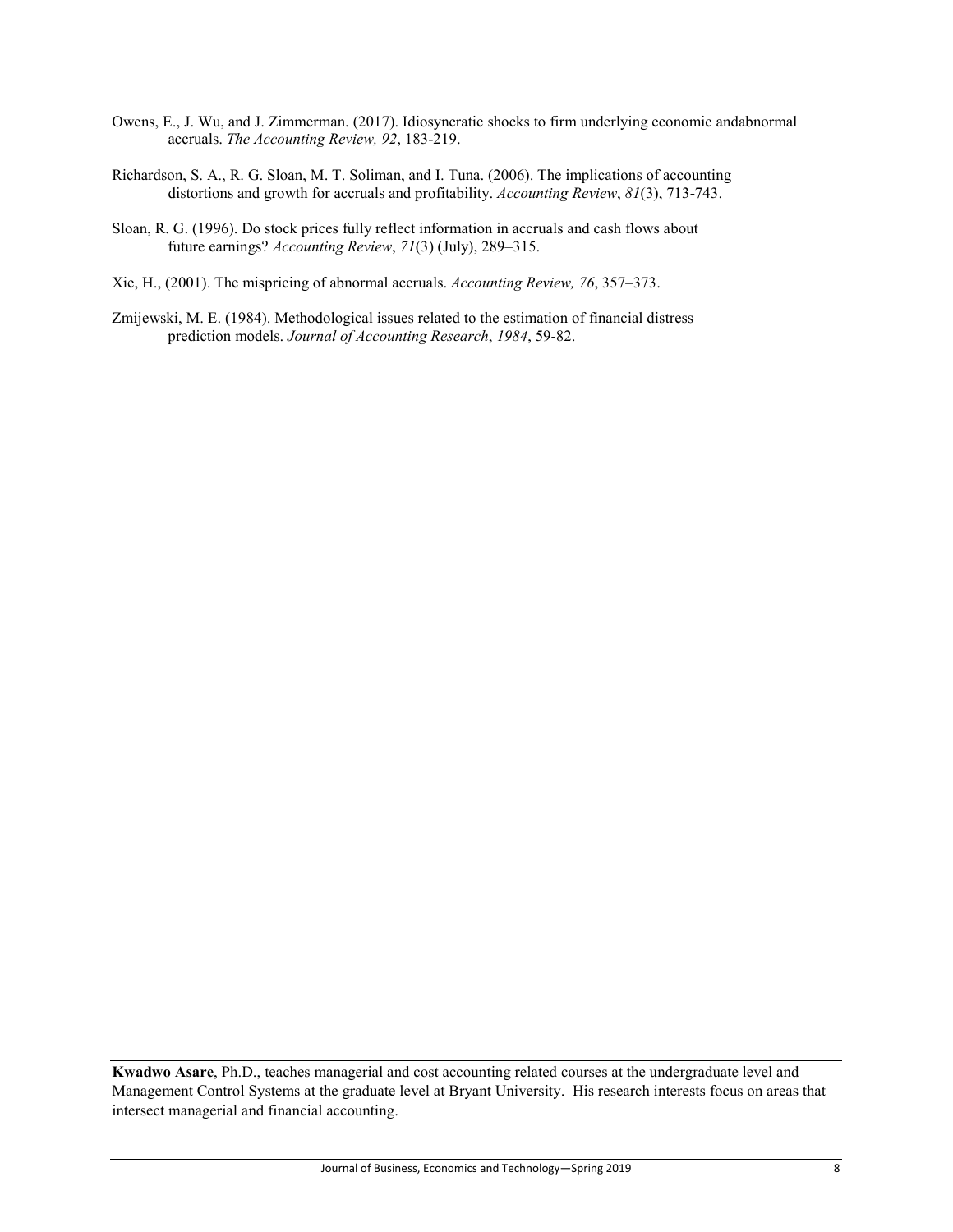#### **APPENDIX**

#### **1. Estimation of Discretionary Accruals (DISC-ACCRUAL)**

I estimate Discretionary accruals using the Modified Jones Model proposed by Dechow et al. (1995, restated here as Equation 6).

 $\text{TOTACC}_{t} = \alpha + \beta_1(\Delta\text{SALES}_{t} - \Delta\text{REC}_{t}) + \beta_2 \text{PPE}_{t} + \varepsilon_t$  (6) Where

 $\text{TOTACC}_t = \text{Total Accrual}, \text{measured as Net Income} - \text{Cash Flow from Operations}$ 

 $\Delta SALES_t$  = Change in Sales from the prior year

 $\Delta$ REC<sub>t</sub> = Change in Receivables from the prior year

 $PPE_t = Property$ , Plant and Equipment

 $\varepsilon_t$  = Error term (residuals) representing the measure of discretionary accruals, DISC-ACCRUAL.

Equation 6 is estimated at the 2-digit SIC code level and I require there to be at least nine observations per SIC code to enter the sample.

#### **2. Calculation of the Accrual Ratio**

I estimate the Accrual Ratio as follows:

Total Operating Assets = Total Assets – Cash – Marketable Securities – Cash Equivalents

Total Operating Liabilities = Total Liabilities – Long Term Debt – Short Term Debt

Net Operating Assets = Total Operating Assets – Total Operating Liabilities

Total Accruals<sup>CF</sup> = Net Income –Cash Flow from Operations – Cash Flow from Investing Activities

Total Accrual<sup>BS</sup> = Net Operating Assets<sub>END</sub> – Net Operating Assets<sub>BEG</sub> Accruals Ratio<sup>CF</sup> = Total Accruals<sup>CF</sup> / (NOA<sub>END</sub> + NOA<sub>BEG</sub>) / 2

Accruals Ratio<sup>BS</sup> = Total Accruals<sup>CF</sup> / (NOA<sub>END</sub> + NOA<sub>BEG</sub>) / 2 Where

NOAEND and NOABEG are ending and beginning Net Operating Assets respectively,

Total Accruals<sup>CF</sup> is Total Accrual calculated from the Statement of Cash Flow,

Total Accruals<sup>BS</sup> is Total Accrual calculated from the Balance Sheet,

I use the Statement of Cash Flow based Accrual Ratio due to the risk of the effect of non-articulation events such as mergers and acquisitions on the Balance Sheet (Hribar and Collins 2002). Larger Accruals Ratios denote lower earnings quality.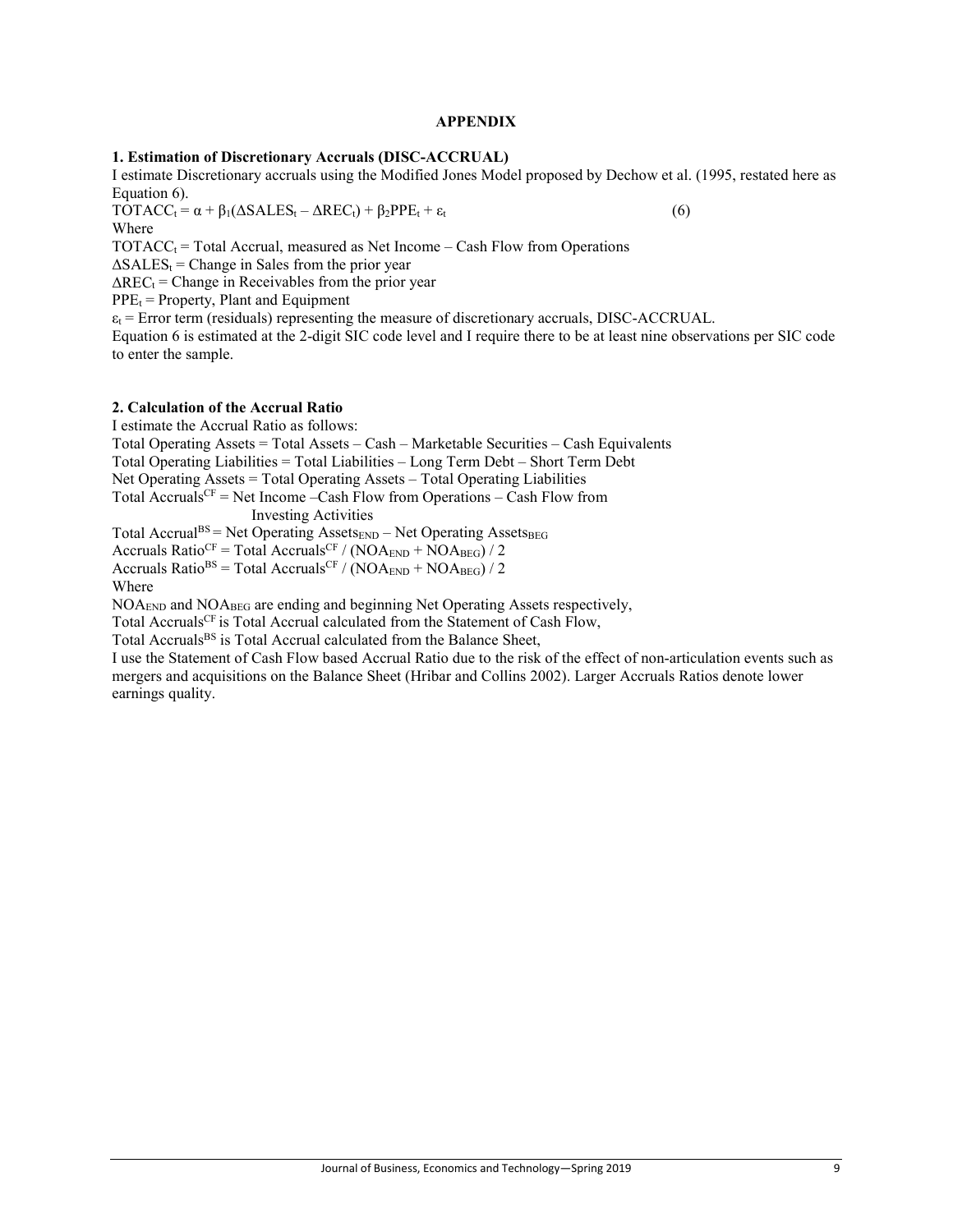## **Table 1a**

|                                              | Mean      | 1st Quartile | Median    | 3rd<br>Ouartile | Std. Dev.  |
|----------------------------------------------|-----------|--------------|-----------|-----------------|------------|
| <b>ROA</b>                                   | $-0.0$    | $-0.02$      | 0.04      | 0.09            | 0.19       |
| Book-to-Market                               | 0.6       | 0.27         | 0.46      | 0.75            | 0.48       |
| Discretionary Accruals                       | $$-64.6$  | $$-46.99$    | $$ -0.25$ | \$26.89         | \$283.17   |
| Absolute Discretionary Accruals (\$millions) | \$148.7   | \$10.36      | \$33.96   | \$114.99        | \$307.44   |
| Accruals Ratio (Cashflow-based0              | 0.0       | $-0.02$      | 0.01      | 0.05            | 0.14       |
| Accrual Income / Avg TA                      | $-0.1$    | $-0.10$      | $-0.05$   | $-0.01$         | 0.11       |
| CFO / Avg TA                                 | 0.1       | 0.02         | 0.08      | 0.14            | 0.15       |
| Loss Year                                    | 0.3       | 0.00         | 0.00      | 1.00            | 0.46       |
| Net Income (\$millions)                      | \$93.5    | $$-3.83$     | \$10.29   | \$66.84         | \$250.45   |
| Average Total Assets (\$millions)            | \$2,210.9 | \$103.43     | \$367.43  | \$1,555.52      | \$4,824.02 |
| Market Value of Equity (\$millions)          | \$2,208.7 | \$109.52     | \$409.20  | \$1,650.61      | \$4,475.85 |
| Total Assets (\$millions)                    | \$2,296.3 | \$107.42     | \$383.58  | \$1,626.52      | \$5,002.14 |
| N                                            | 62,298    |              |           |                 |            |

Table 1a: Descriptive Statistics - Primary Variables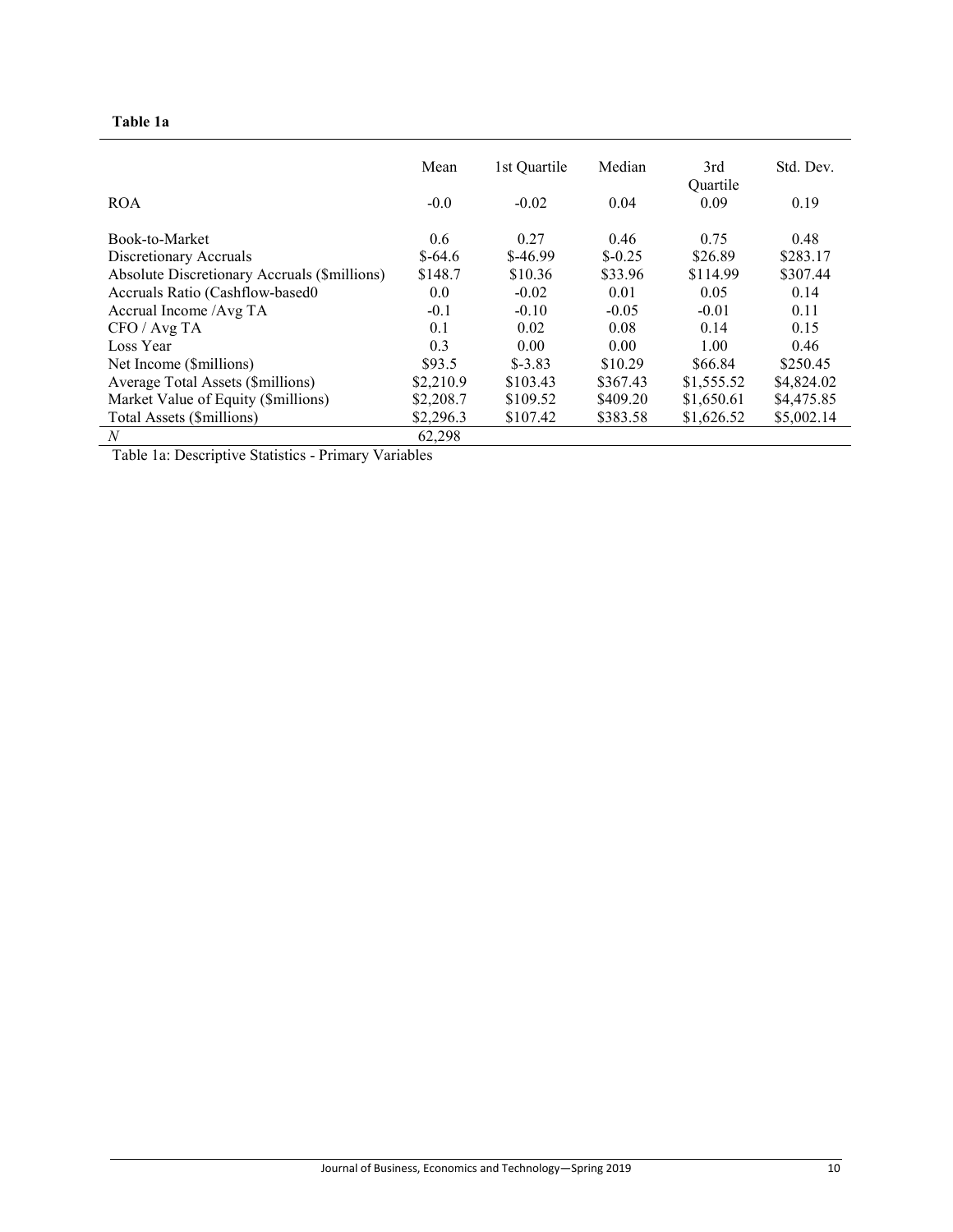|  |  |  |  |  | Table 1b: Mean and Median Difference Tests of Top and Bottom Two Deciles of the Accrual Ratio |  |  |  |
|--|--|--|--|--|-----------------------------------------------------------------------------------------------|--|--|--|
|--|--|--|--|--|-----------------------------------------------------------------------------------------------|--|--|--|

| <b>ROA</b>                                   | Mean<br>(Bottom 2)<br>Deciles)<br>0.02 | Mean (Top)<br>2 Deciles)<br>$-0.16$ | p-value<br>0.00 | Median<br>(Bottom 2<br>Deciles)<br>0.07 | Median<br>(Top <sub>2</sub> )<br>Deciles)<br>$-0.11$ | p-value<br>0.00 |
|----------------------------------------------|----------------------------------------|-------------------------------------|-----------------|-----------------------------------------|------------------------------------------------------|-----------------|
| Book-to-Market                               | 0.43                                   | 0.60                                | 0.00            | 0.34                                    | 0.44                                                 | 0.00            |
| Discretionary Accruals (\$millions)          | $-3.91$                                | $-89.89$                            | 0.00            | 7.63                                    | $-8.62$                                              | 0.00            |
| Absolute Discretionary Accruals (\$millions) | \$98.73                                | \$135.93                            | 0.00            | \$25.77                                 | \$25.87                                              | 0.84            |
| Accruals Ratio (Cashflow-based)              | 0.17                                   | $-0.18$                             | 0.00            | 0.12                                    | $-0.11$                                              | 0.00            |
| Accrual Income / Avg TA                      | $-0.02$                                | $-0.16$                             | 0.00            | $-0.02$                                 | $-0.14$                                              | 0.00            |
| CFO / Avg TA                                 | 0.03                                   | $-0.01$                             | 0.00            | 0.07                                    | 0.04                                                 | 0.00            |
| Loss Year                                    | 0.24                                   | 0.71                                | 0.00            | 0.00                                    | 1.00                                                 | 0.00            |
| Net Income (\$millions)                      | 75.10                                  | $-5.37$                             | 0.00            | 11.52                                   | $-12.10$                                             | 0.00            |
| Average Total Assets (\$millions)            | \$1,264.10                             | \$1,169.33                          | 0.03            | \$219.62                                | \$171.39                                             | 0.00            |
| Market Value of Equity (\$millions)          | \$1,756.69                             | \$1,034.11                          | 0.00            | \$382.06                                | \$169.68                                             | 0.00            |
| Total Assets (\$millions)                    | \$1,417.16                             | \$1,142.15                          | 0.00            | \$253.87                                | \$162.94                                             | 0.00            |
| $\boldsymbol{N}$                             | 62,298                                 |                                     |                 |                                         |                                                      |                 |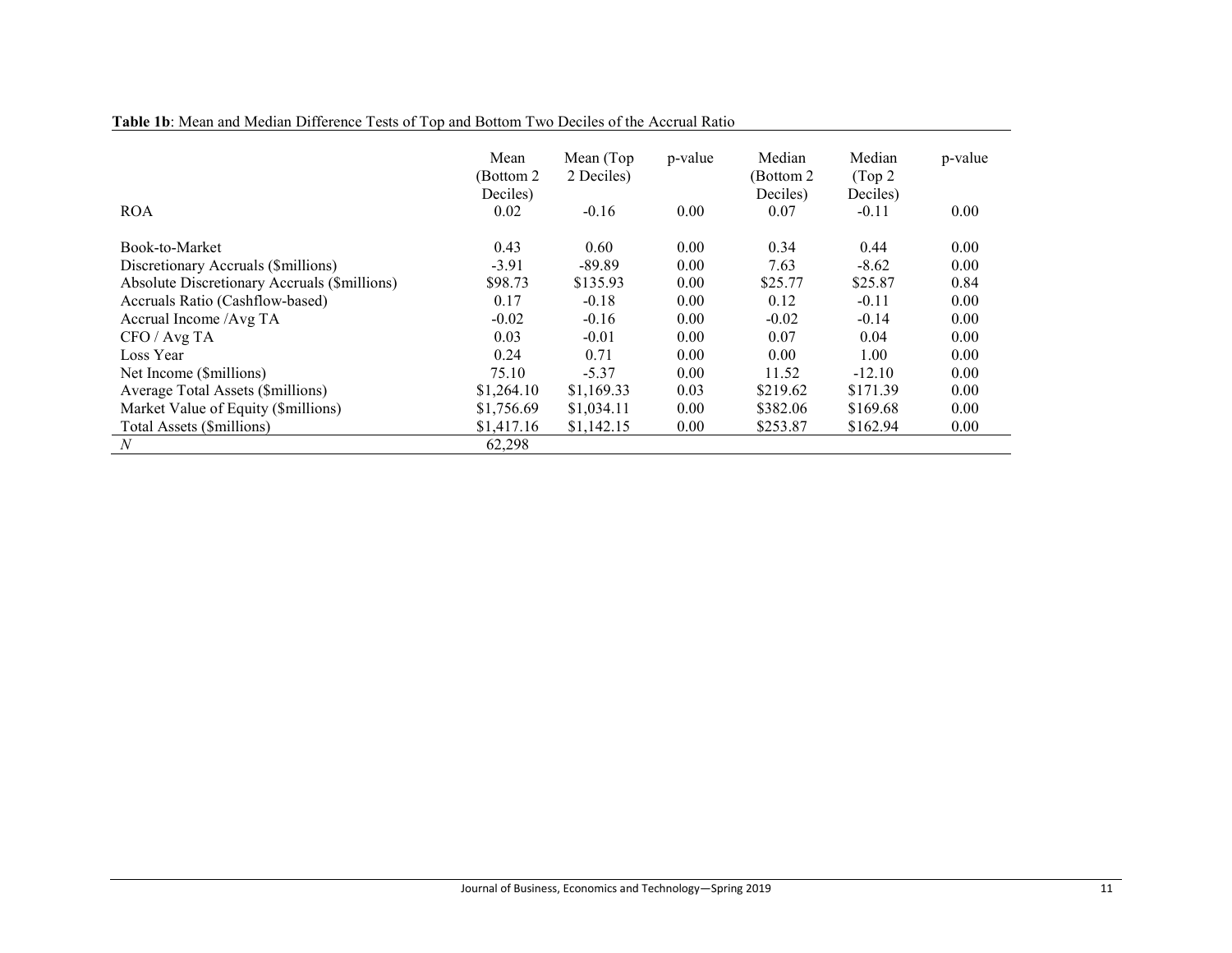|                                        | Mean (Bottom 2)<br>Deciles) | Mean (Top)<br>2 Deciles) | p-value | Median<br>(Bottom 2)<br>Deciles) | Median<br>(Top <sub>2</sub> )<br>Deciles) | p-value |
|----------------------------------------|-----------------------------|--------------------------|---------|----------------------------------|-------------------------------------------|---------|
| <b>ROA</b>                             | 0.05                        | 0.01                     | 0.00    | 0.06                             | 0.04                                      | 0.00    |
| Book-to-Market                         | 0.65                        | 0.52                     | 0.00    | 0.52                             | 0.42                                      | 0.00    |
| Discretionary Accruals                 | 157.02                      | $-371.52$                | 0.00    | 100.66                           | $-181.46$                                 | 0.00    |
| <b>Absolute Discretionary Accruals</b> | 205.96                      | 396.28                   | 0.00    | 100.66                           | 181.46                                    | 0.00    |
| Accruals Ratio (Cashflow-based)        | 0.03                        | $-0.01$                  | 0.00    | 0.02                             | $-0.00$                                   | 0.00    |
| Accrual Income /Avg TA                 | $-0.02$                     | $-0.11$                  | 0.00    | $-0.03$                          | $-0.08$                                   | 0.00    |
| CFO / Avg TA                           | 0.06                        | 0.11                     | 0.00    | 0.08                             | 0.11                                      | 0.00    |
| Loss Year                              | 0.19                        | 0.29                     | 0.00    | 0.00                             | 0.00                                      | 0.00    |
| Net Income (\$millions)                | \$102.85                    | \$246.66                 | 0.00    | \$20.96                          | \$97.10                                   | 0.00    |
| Average Total Assets (\$millions)      | \$1,766.22                  | \$6,363.86               | 0.00    | \$468.71                         | \$2,950.65                                | 0.00    |
| Market Value of Equity (\$millions)    | \$1,754.03                  | \$6004.02                | 0.00    | \$437.34                         | \$2,951.60                                | 0.00    |
| Total Assets (\$millions)              | \$1,855.73                  | \$6,582.81               | 0.00    | \$496.62                         | \$3,038.70                                | 0.00    |
| $\boldsymbol{N}$                       | 62,298                      |                          |         |                                  |                                           |         |

## **Table 2**: Correlation of Primary Variables

| Table 2: Correlation of Primary<br>Variables |           |           |           |           |           |           |           |           |           |           |    |
|----------------------------------------------|-----------|-----------|-----------|-----------|-----------|-----------|-----------|-----------|-----------|-----------|----|
|                                              |           | 2         | 3         | 4         | 5         | 6         |           | 8         | 9         | 10        | 11 |
| Cumulative Annual Returns, 1                 |           |           |           |           |           |           |           |           |           |           |    |
| ROA, 2                                       | $0.16**$  |           |           |           |           |           |           |           |           |           |    |
| Number of EPS Estimates, 3                   | $-0.00$   | $0.19**$  |           |           |           |           |           |           |           |           |    |
| Inst. Share Ownership, 4                     | $0.06**$  | $0.27**$  | $0.43**$  |           |           |           |           |           |           |           |    |
| Zmijewski's Z-score, 5                       | $0.20**$  | $0.27**$  | $0.06**$  | $0.08**$  |           |           |           |           |           |           |    |
| Book-to-Market, 6                            | $-0.26**$ | $-0.02**$ | $-0.19**$ | $-0.14**$ | $-0.25**$ |           |           |           |           |           |    |
| Discretionary Accruals, 7                    | $0.02**$  | $0.01*$   | $-0.40**$ | $-0.15**$ | $0.09**$  | $0.06**$  |           |           |           |           |    |
| Accrual Ratio, 8                             | $0.06**$  | $0.26**$  | $0.05**$  | $0.06**$  | $0.16**$  | $-0.08**$ | $0.07**$  |           |           |           |    |
| NI-based Accrals/Avg TA, 9                   | $0.07**$  | $0.49**$  | $-001$    | $0.06**$  | $0.19**$  | $-0.02**$ | $0.19**$  | $0.34**$  |           |           |    |
| CFO / Avg TA, 10                             | $0.14**$  | $0.79**$  | $0.24**$  | $0.29**$  | $0.21**$  | $-0.01**$ | $-0.13**$ | $0.10**$  | $-0.08**$ |           |    |
| Loss Year, 11                                | $-0.16**$ | $-0.70**$ | $-0.18**$ | $-0.24**$ | $-0.20**$ | $0.13**$  | $-0.01**$ | $-0.25**$ | $0.41**$  | $-0.54**$ |    |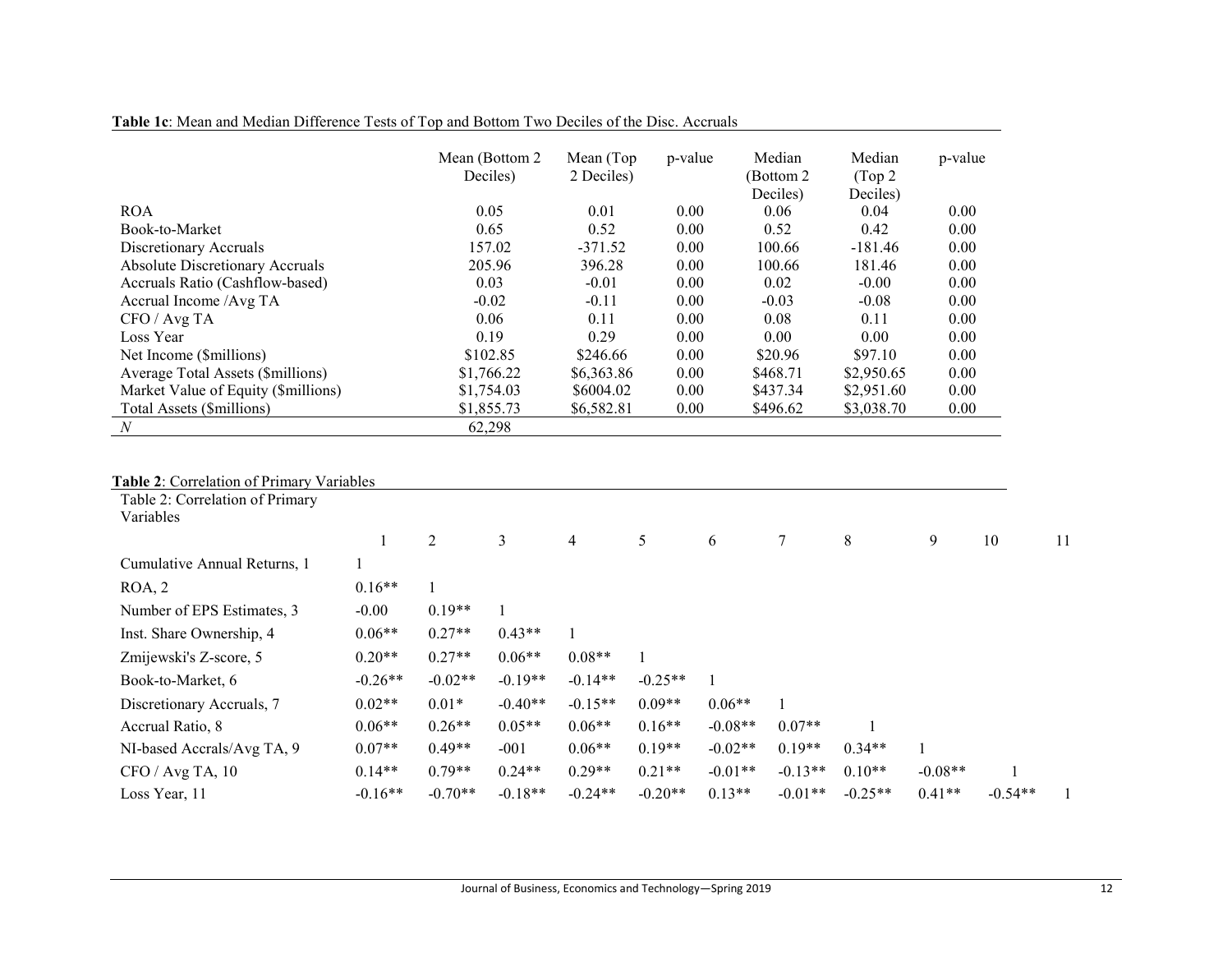|                                       | <b>ROA</b> | $ROA$ CFO & | Accrual Income | <b>CFO</b> |
|---------------------------------------|------------|-------------|----------------|------------|
|                                       |            | ACC         |                |            |
| Intercept                             | $0.006***$ | $-0.020***$ | $-0.048***$    | $0.017***$ |
|                                       | (0.000)    | (0.000)     | (0.000)        | (0.000)    |
| $ROA_{t-1}$                           | $0.748***$ |             |                |            |
|                                       | (0.000)    |             |                |            |
| Accrual Income <sub>t-1</sub> /Avg TA |            | $0.496***$  | $0.290***$     |            |
|                                       |            | (0.000)     | (0.000)        |            |
| $CFO_{t-1}/AvgTA$                     |            | $0.942***$  |                | $0.823***$ |
|                                       |            | (0.000)     |                | (0.000)    |
| $\mathcal N$                          | 62298      | 62298       | 62298          | 62298      |
| Adj R-squared                         | 0.508      | 0.562       | 0.080          | 0.605      |

## **Table 3a**: Unconditional Persistence of Components of Income & Components of Income

*p*-values in parentheses;  $p < 0.10$ ,  $p < 0.05$ ,  $p = 0.01$ ; CFO = Cashflow from Operations, ACC = Accrual Income; format of columns headings: Dependent Variable | Earnings Quality feature (AR and/or DA) whose persistence is being tested.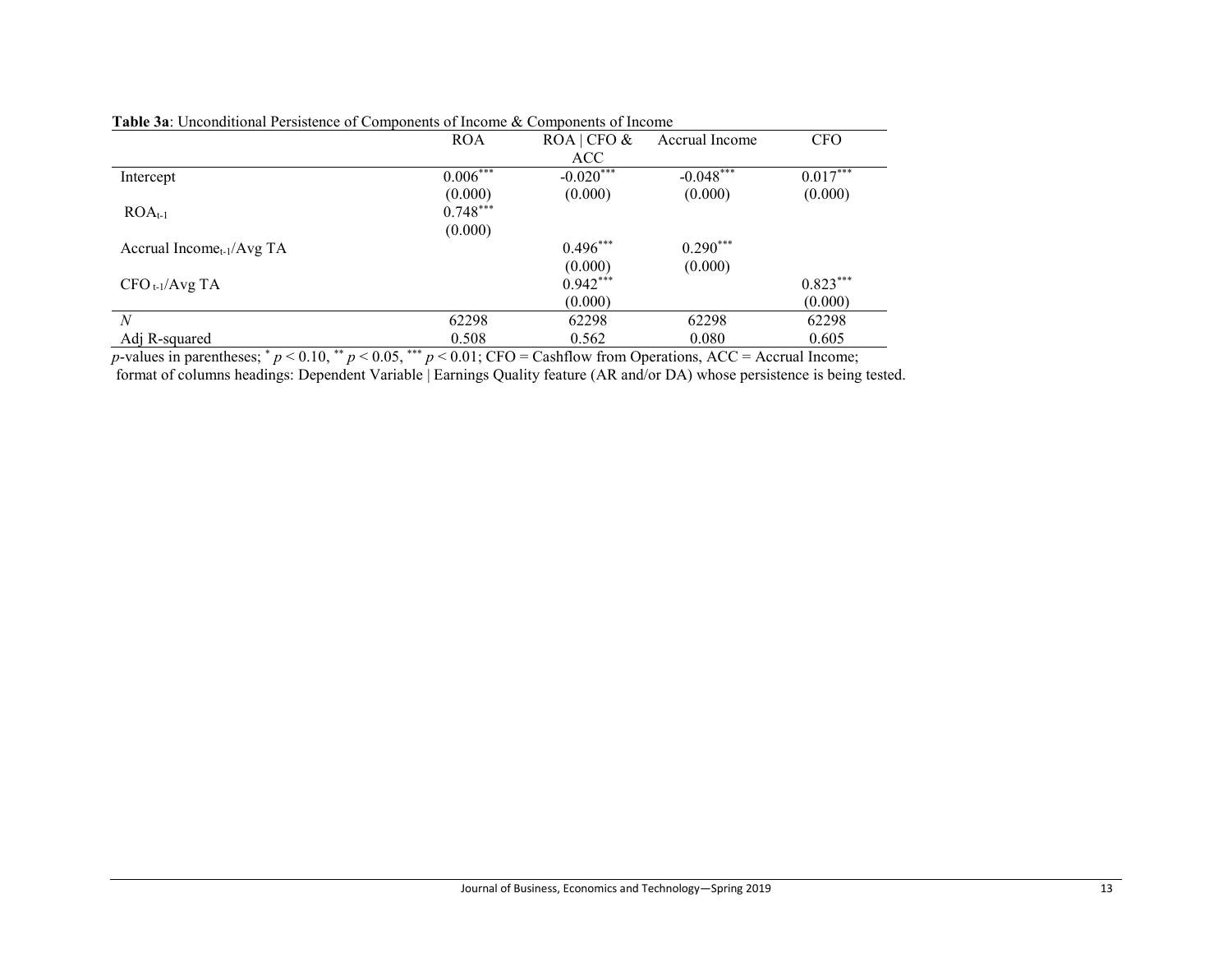|                                              | ROA AR     | <b>ROADA</b> | Acc   AR    | Acc DA      | Acc   AR&DA  | CF AR      | CF DA       | CF AR&DA    |
|----------------------------------------------|------------|--------------|-------------|-------------|--------------|------------|-------------|-------------|
| Intercept                                    | $0.005***$ | $0.006***$   | $-0.048***$ | $-0.047***$ | $-0.047***$  | $0.017***$ | $0.017***$  | $0.017***$  |
|                                              | (0.000)    | (0.000)      | (0.000)     | (0.000)     | (0.000)      | (0.000)    | (0.000)     | (0.000)     |
| $ROAt-1$                                     | $0.706***$ | $0.794***$   |             |             |              |            |             |             |
|                                              | (0.000)    | (0.000)      |             |             |              |            |             |             |
| $ROA_{t-1}X$ Accrual Ratio (AR) Decile       | $0.011***$ |              |             |             |              |            |             |             |
|                                              | (0.000)    |              |             |             |              |            |             |             |
| $ROA_{t-1}X$ Disc. Accrual (DA) Decile       |            | $-0.011***$  |             |             |              |            |             |             |
|                                              |            | (0.000)      |             |             |              |            |             |             |
| Accrual Income <sub>t-1</sub> /Avg TA        |            |              | $0.345***$  | $0.568***$  | $0.600***$   |            |             |             |
|                                              |            |              | (0.000)     | (0.000)     | (0.000)      |            |             |             |
| Acc. Inc. <sub>t-1</sub> /Avg TA X AR Decile |            |              | $-0.012***$ |             | $-0.009***$  |            |             |             |
|                                              |            |              | (0.000)     |             | (0.000)      |            |             |             |
| Acc. Inc. <sub>t-1</sub> /Avg TA X DA Decile |            |              |             | $-0.068***$ | $-0.066$ *** |            |             |             |
|                                              |            |              |             | (0.000)     | (0.000)      |            |             |             |
| $CFO_{t-1}/AvgTA$                            |            |              |             |             |              | $0.812***$ | $0.884***$  | $0.870***$  |
|                                              |            |              |             |             |              | (0.000)    | (0.000)     | (0.000)     |
| $CFO_{t-1}/Avg TA X AR Decile$               |            |              |             |             |              | $0.003***$ |             | $0.004***$  |
|                                              |            |              |             |             |              | (0.045)    |             | (0.007)     |
| $CFO_{t-1}/Avg TA X DA Decile$               |            |              |             |             |              |            | $-0.014***$ | $-0.015***$ |
|                                              |            |              |             |             |              |            | (0.000)     | (0.000)     |
| $\boldsymbol{N}$                             | 62298      | 62298        | 62298       | 62298       | 62298        | 62298      | 62298       | 62298       |
| Adj R-squared                                | 0.510      | 0.509        | 0.088       | 0.124       | 0.129        | 0.605      | 0.607       | 0.607       |

|  | <b>Table 3b</b> : Persistence of Income, Accrual Income, and Cash Income   AR & DA |  |  |  |
|--|------------------------------------------------------------------------------------|--|--|--|
|  |                                                                                    |  |  |  |

*p*-values in parentheses; \* *p* < 0.10, \*\* *p* < 0.05, \*\*\* *p* < 0.01; Acc. = Accrual; Inc. = Income; CFO = Cashflow from Operations; AR = Accrual Ratio; DA = Discretionary Accruals; format of columns headings: Dependent Variable | Earnings Quality feature (AR and/or DA) whose persistence is being tested. For example, "ROA|AR" means that ROA is the dependent variable and the Accrual Ratio (AR) is the earnings quality feature being evaluated.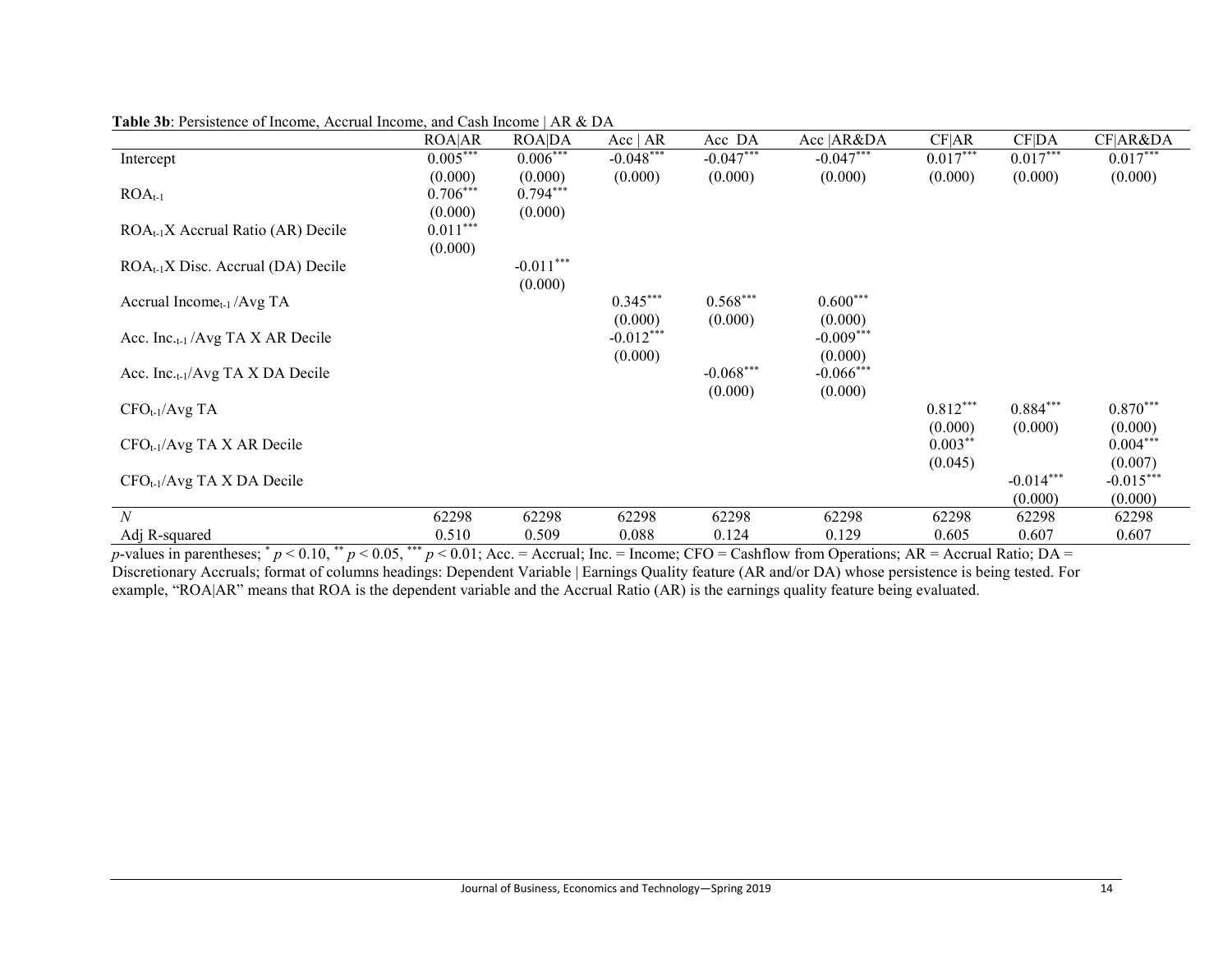|                                   | <b>ROA</b>  | $ROA$ CFO & | Accrual Income | <b>CFO</b> |
|-----------------------------------|-------------|-------------|----------------|------------|
|                                   |             | ACC.        |                |            |
| Intercept                         | $-0.085***$ | $-0.111***$ | $-0.146***$    | $0.010***$ |
|                                   | (0.000)     | (0.000)     | (0.000)        | (0.000)    |
| $ROA_{t-1}$                       | $0.599***$  |             |                |            |
|                                   | (0.000)     |             |                |            |
| Acc. Inc. <sub>t-1</sub> //Avg TA |             | $0.314***$  | $0.129***$     |            |
|                                   |             | (0.000)     | (0.000)        |            |
| $CFO_{t-1}/AvgTA$                 |             | $0.821***$  |                | $0.814***$ |
|                                   |             | (0.000)     |                | (0.000)    |
| N                                 | 11064       | 11064       | 11064          | 11064      |
| Adj R-squared                     | 0.376       | 0.448       | 0.016          | 0.598      |

|  |  |  |  | <b>Table 4a:</b> Persistence of Components of Income - Bottom 2 Deciles of Accrual Ratio |  |
|--|--|--|--|------------------------------------------------------------------------------------------|--|
|  |  |  |  |                                                                                          |  |

*p*-values in parentheses;  $p < 0.10$ ,  $p < 0.05$ ,  $p = 0.01$ ; Acc. = Accrual; Inc. = Income; CFO = Cashflow from Operations; AR = Accrual Ratio; DA = Discretionary Accruals; format of columns headings: Dependent Variable | Earnings Quality feature (AR and/or DA) whose persistence is being tested. For example, "ROA|AR" means that ROA is the dependent variable and the Accrual Ratio (AR) is the earnings quality feature being evaluated.

**Table 4b**: Persistence of Components of Income - Middle 6 Deciles of Accrual Ratio

|                                  | <b>ROA</b> | $ROA$ CF &  | Accrual     | <b>CFO</b> |
|----------------------------------|------------|-------------|-------------|------------|
|                                  |            | ACC.        | Income      |            |
| Intercept                        | $0.021***$ | $-0.003***$ | $-0.042***$ | $0.030***$ |
|                                  | (0.000)    | (0.006)     | (0.000)     | (0.000)    |
| $ROA_{t-1}$                      | $0.639***$ |             |             |            |
|                                  | (0.000)    |             |             |            |
| Acc. Inc. <sub>t-1</sub> /Avg TA |            | $0.454***$  | $0.222***$  |            |
|                                  |            | (0.000)     | (0.000)     |            |
| $CFO_{t-1}/AvgTA$                |            | $0.822***$  |             | $0.747***$ |
|                                  |            | (0.000)     |             | (0.000)    |
| N                                | 37668      | 37668       | 37668       | 37668      |
| Adj R-squared                    | 0.443      | 0.513       | 0.080       | 0.514      |

*p*-values in parentheses;  $p < 0.10$ ,  $p < 0.05$ ,  $p > 0.01$ ; Acc. = Accrual; Inc. = Income; CFO = Cashflow from Operations; AR = Accrual Ratio; DA = Discretionary Accruals; format of columns headings: Dependent Variable | Earnings Quality feature (AR and/or DA) whose persistence is being tested. For example, "ROA|AR" means that ROA is the dependent variable and the Accrual Ratio (AR) is the earnings quality feature being evaluated.

|                          | <b>ROA</b> | $ROA$ CF & | Accrual     | CF         |
|--------------------------|------------|------------|-------------|------------|
|                          |            | ACC        |             |            |
| Intercept                | $0.031***$ | $0.008***$ | $-0.006***$ | $0.003***$ |
|                          | (0.000)    | (0.000)    | (0.000)     | (0.007)    |
| $ROA_{t-1}$              | $0.841***$ |            |             |            |
|                          | (0.000)    |            |             |            |
| Acc. Inc. $_{t-1}/AvgTA$ |            | $0.495***$ | $0.348***$  |            |
|                          |            | (0.000)    | (0.000)     |            |
| $CFO_{t-1}/AvgTA$        |            | $1.022***$ |             | $0.864***$ |
|                          |            | (0.000)    |             | (0.000)    |
| N                        | 13566      | 13566      | 13566       | 13566      |
| Adj R-squared            | 0.578      | 0.621      | 0.103       | 0.630      |

*p*-values in parentheses;  $p < 0.10$ ,  $p < 0.05$ ,  $p > 0.01$ ; Acc. = Accrual; Inc. = Income; CFO = Cashflow from Operations;  $AR = Accrual Ratio$ ;  $DA = Discretionary Accruals$ ; format of columns headings: Dependent Variable | Earnings Quality feature (AR and/or DA) whose persistence is being tested. For example, "ROA|AR" means that ROA is the dependent variable and the Accrual Ratio (AR) is the earnings quality feature being evaluated.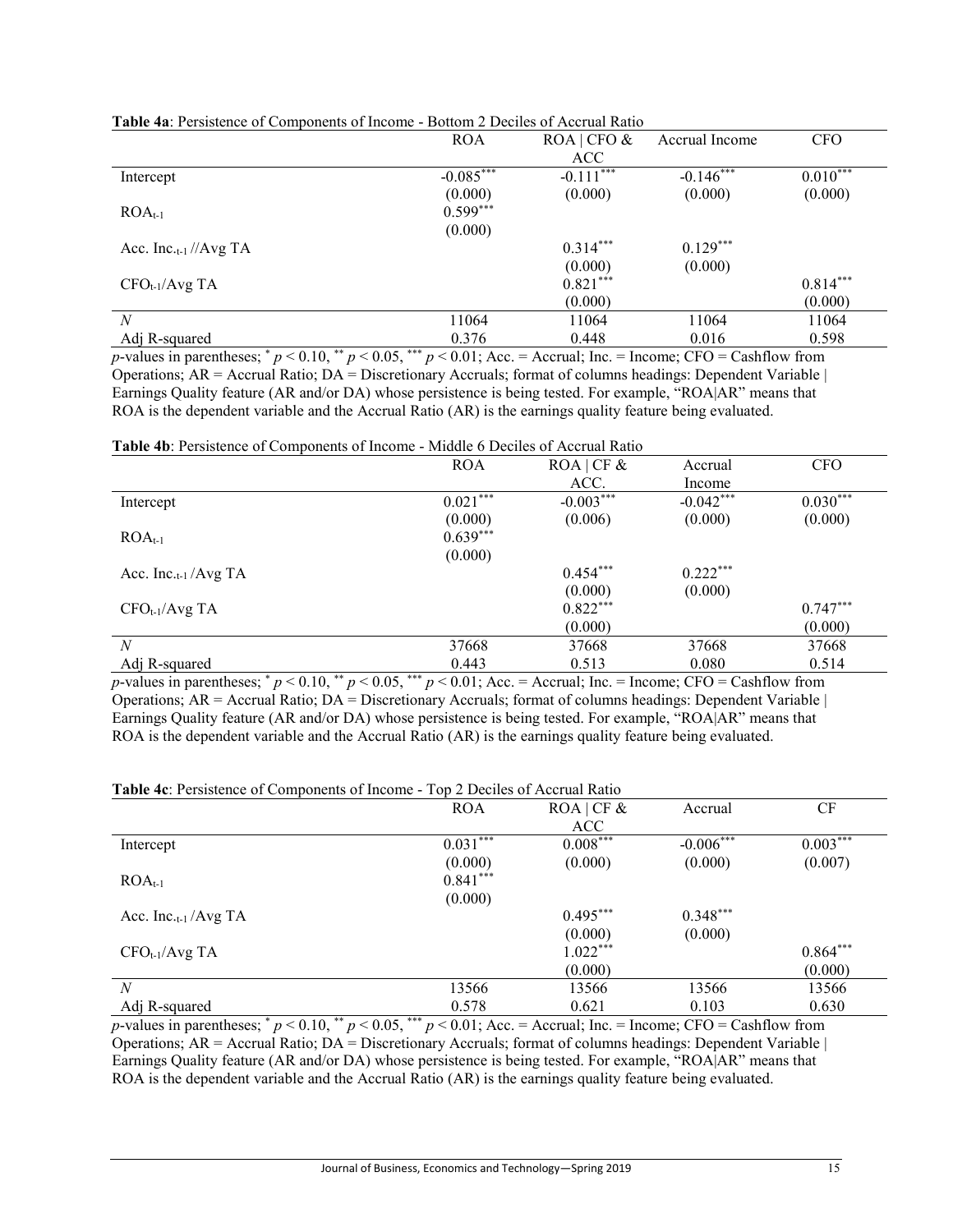|                                  | <b>ROA</b>  | $ROA$ CF &  | Accrual     | CF         |
|----------------------------------|-------------|-------------|-------------|------------|
|                                  |             | ACC         |             |            |
| Intercept                        | $-0.010***$ | $-0.055***$ | $-0.084***$ | $0.051***$ |
|                                  | (0.000)     | (0.000)     | (0.000)     | (0.000)    |
| $ROA_{t-1}$                      | $0.753***$  |             |             |            |
|                                  | (0.000)     |             |             |            |
| Acc. Inc. <sub>t-1</sub> /Avg TA |             | $0.602***$  | $0.389***$  |            |
|                                  |             | (0.000)     | (0.000)     |            |
| $CFO_{t-1}/AvgTA$                |             | $1.112***$  |             | $0.678***$ |
|                                  |             | (0.000)     |             | (0.000)    |
| N                                | 15975       | 15975       | 15975       | 15975      |
| Adj R-squared                    | 0.349       | 0.429       | 0.112       | 0.431      |
| .<br>$\sim$<br>$\sim$            |             |             |             |            |

| <b>Table 5a:</b> Persistence of Components of Income - Bottom 2 Deciles of Discretionary Accruals |
|---------------------------------------------------------------------------------------------------|
|---------------------------------------------------------------------------------------------------|

*p*-values in parentheses;  $p < 0.10$ ,  $p < 0.05$ ,  $p = 0.01$ ; Acc. = Accrual; Inc. = Income; CFO = Cashflow from Operations; AR = Accrual Ratio; DA = Discretionary Accruals; format of columns headings: Dependent Variable | Earnings Quality feature (AR and/or DA) whose persistence is being tested. For example, "ROA|AR" means that ROA is the dependent variable and the Accrual Ratio (AR) is the earnings quality feature being evaluated.

#### **Table 5b**: Persistence of Components of Income - Middle 6 Deciles of Discretionary Accruals

|                                  | <b>ROA</b> | $ROA$ CF &  | Accrual     | CF         |
|----------------------------------|------------|-------------|-------------|------------|
|                                  |            | <b>ACC</b>  |             |            |
| Intercept                        | $0.005***$ | $-0.019***$ | $-0.045***$ | $0.013***$ |
|                                  | (0.000)    | (0.000)     | (0.000)     | (0.000)    |
| $ROAt-1$                         | $0.759***$ |             |             |            |
|                                  | (0.000)    |             |             |            |
| Acc. Inc. <sub>t-1</sub> /Avg TA |            | $0.449***$  | $0.232***$  |            |
|                                  |            | (0.000)     | (0.000)     |            |
| $CFO_{t-1}/AvgTA$                |            | $0.956***$  |             | $0.830***$ |
|                                  |            | (0.000)     |             | (0.000)    |
| $\boldsymbol{N}$                 | 34632      | 34632       | 34632       | 34632      |
| Adj R-squared                    | 0.554      | 0.610       | 0.063       | 0.627      |

*p*-values in parentheses;  $p < 0.10$ ,  $p < 0.05$ ,  $p > 0.01$ ; Acc. = Accrual; Inc. = Income; CFO = Cashflow from Operations; AR = Accrual Ratio; DA = Discretionary Accruals; format of columns headings: Dependent Variable | Earnings Quality feature (AR and/or DA) whose persistence is being tested. For example, "ROA|AR" means that ROA is the dependent variable and the Accrual Ratio (AR) is the earnings quality feature being evaluated.

#### **Table 5c**: Persistence of Components of Income - Top 2 Discretionary Accruals

|                                  | <b>ROA</b> | $ROA$ CF & | Accrual     | CF         |
|----------------------------------|------------|------------|-------------|------------|
|                                  |            | ACC        |             |            |
| Intercept                        | $0.034***$ | $0.014***$ | $-0.008***$ | $0.006***$ |
|                                  | (0.000)    | (0.000)    | (0.000)     | (0.000)    |
| $ROAt-1$                         | $0.648***$ |            |             |            |
|                                  | (0.000)    |            |             |            |
| Acc. Inc. <sub>t-1</sub> /Avg TA |            | $0.510***$ | $0.302***$  |            |
|                                  |            | (0.000)    | (0.000)     |            |
| $CFO_{t-1}/AvgTA$                |            | $0.824***$ |             | $0.785***$ |
|                                  |            | (0.000)    |             | (0.000)    |
| N                                | 11691      | 11691      | 11691       | 11691      |
| Adj R-squared                    | 0.412      | 0.461      | 0.089       | 0.489      |

*p*-values in parentheses;  $p < 0.10$ ,  $p < 0.05$ ,  $p > 0.01$ ; Acc. = Accrual; Inc. = Income; CFO = Cashflow from Operations;  $AR = Accrual Ratio$ ;  $DA = Discretionary Accruals$ ; format of columns headings: Dependent Variable | Earnings Quality feature (AR and/or DA) whose persistence is being tested. For example, "ROA|AR" means that ROA is the dependent variable and the Accrual Ratio (AR) is the earnings quality feature being evaluated.

**Table 6:** Test of Difference in Persistence